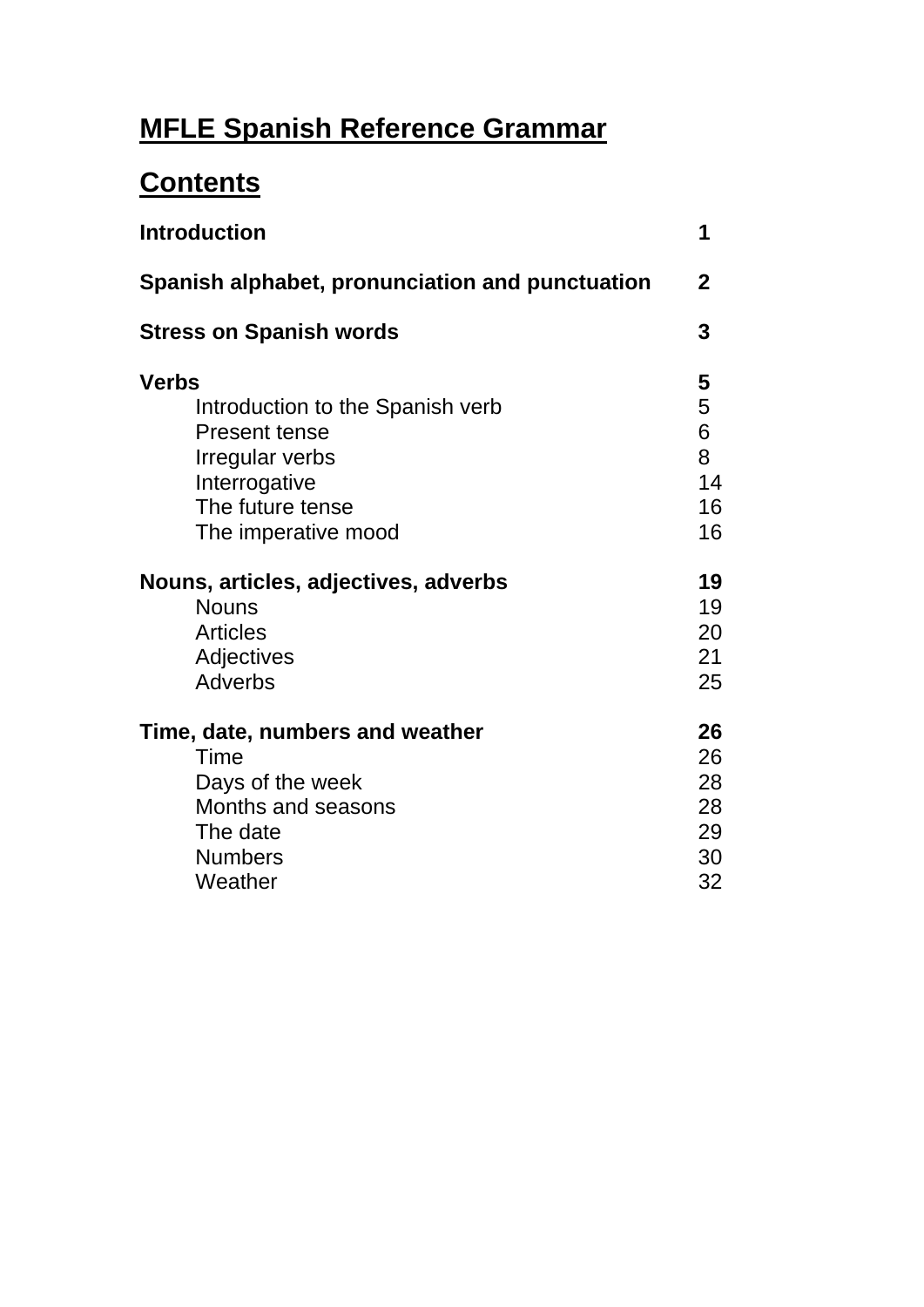# **MFLE Spanish Reference Grammar**

# **Introduction**

'Grammar is the way that words make sense. It is a code or set of rules accepted by any community who share a language.' (Language into Languages Teaching, SEED, University of Glasgow, 2001)

What follows is an attempt to set out the rules of grammar for the structures which are commonly used in the teaching of Spanish for P6 and P7. This is a reference grammar for teachers. It is not intended for use by pupils, unless perhaps as a spell-check for the months of the year, for example.

## **Why use this resource?**

It is appreciated that a number of teachers who have completed their MLPS training may feel a little insecure in their knowledge of basic Spanish grammar. This is understandable, and this reference grammar attempts to be a resource to help. It is by definition very restricted, but closely tied to the requirements of teachers offering Spanish in the primary school.

The fact that it has been produced does not mean that primary school teachers will now be expected to teach grammar formally as it is laid out here. There is no expectation that pupils should work through this grammar resource. As noted above, it is a reference resource for teachers, to try to make them more comfortable with the rules behind the communicative language which they are offering in class.

It is felt that a degree of security about the rules of grammar will make teachers more comfortable in their use of Spanish.

## **How should I use this resource?**

As will be seen throughout the grammar, we do not shy away from explaining simple rules to the pupils. However, such explanations should be done in a sensitive way. There is nothing to be gained in foreign language teaching from leaving pupils unsure and insecure when a simple explanation, where possible drawing analogies with English, would remove doubts and make the picture clearer.

Any explanation of grammar given to pupils should not be taken directly from this resource and projected on the whiteboard. Instead, teachers can use the resource to find out the correct form before going on to explain, in their own words, any basic rules of grammar. These explanations will vary according to the needs of the pupils, some of whom will benefit from a sharper exposure to grammar.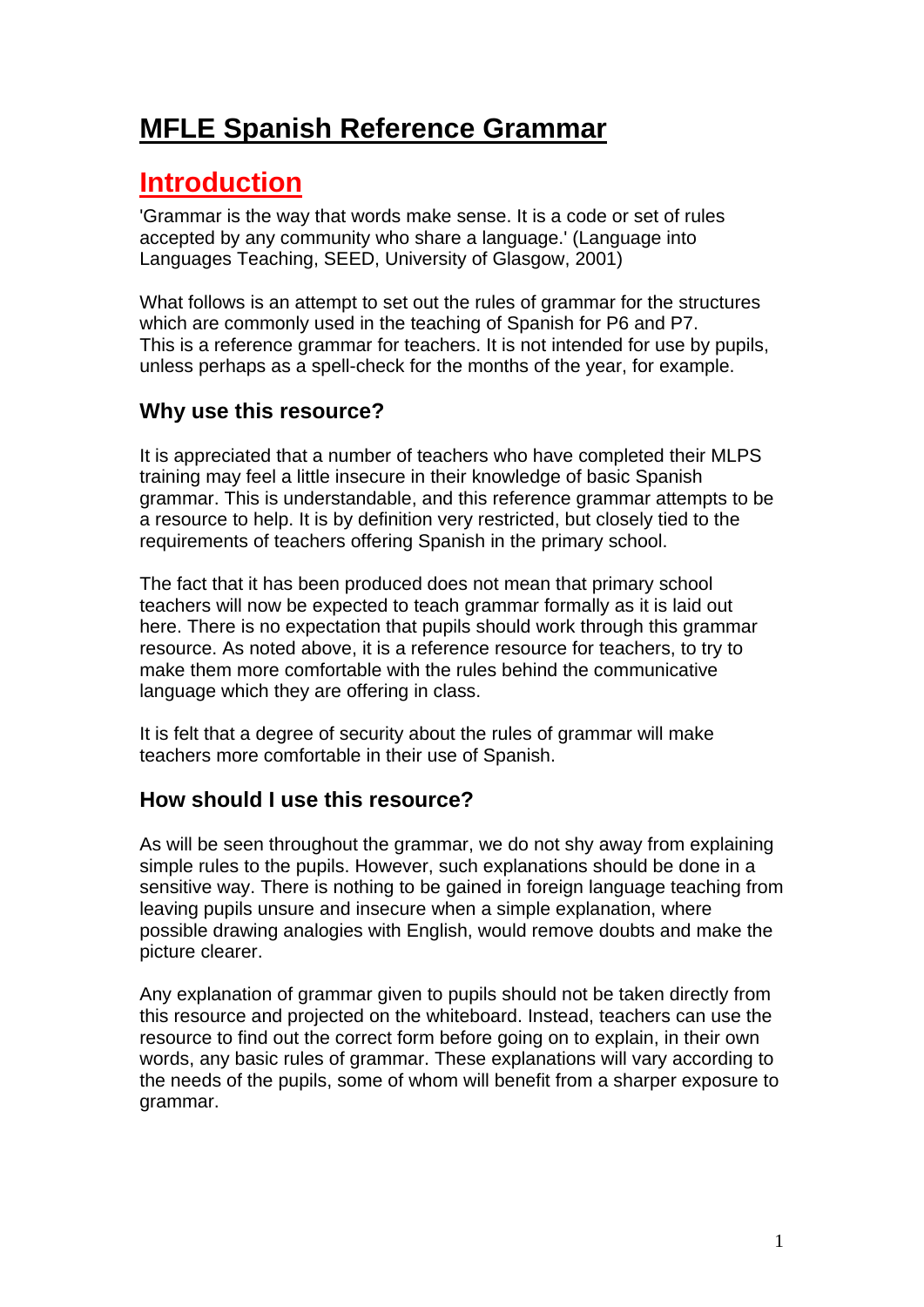# **Spanish alphabet, pronunciation and punctuation**

This list shows the letters of the Spanish alphabet and how they are pronounced.

| A:ah                            | J: chota (as in loch) R:eray (soft 'r') |                        |
|---------------------------------|-----------------------------------------|------------------------|
| $B:$ bay                        | $K:$ ka                                 | RR: erray (rolled 'r') |
| $C:$ thay                       | $L:$ ellay                              | S: essay               |
| CH: chay (as in chair) LL: eyay |                                         | $T:$ tay               |
| $D:$ day                        | $M:$ emmay                              | <b>U</b> : 00          |
| E:ay                            | $N:$ ennay                              | V: oobay               |
| $F:$ effay                      | $\tilde{\mathsf{N}}$ : enyay            | W: oobay doblay        |
| <b>G</b> : chay (as in loch)    | $O:$ oh                                 | X: ekiss               |
| H: atchay (as in chair) P: pay  |                                         | $Y:$ ee-gree-ayga      |
| $l$ : ee                        | Q: koo                                  | $Z:$ theta             |

## **Points to note**

- Sometimes 'K' and 'W' are not included in the Spanish alphabet as they normally occur only in words of foreign origin.
- 'CH', 'LL', 'Ñ' and 'RR' count as separate letters.
- Older dictionaries used to list words beginning with 'CH' after all the 'C's and those beginning with 'LL' after all the 'L's. However, that is no longer the case and in most modern dictionaries the words are alphabetised as they would be in English (except that the 'Ñ' comes after the 'N').

## **Pronunciation**

Spanish pronunciation is, compared to English, fairly straightforward with all the letters in a word being pronounced, including final vowels. However certain letters can pose problems:

- 'B' and 'V' are pronounced almost exactly alike, with the 'v' being slightly softer and more like an English 'b' sound. So both 'Barcelona' and 'Valencia' will sound as if they start with a 'b'.
- 'C' is pronounced as the 'c' in 'cat' except when it is followed by the letters 'e' or 'i' when it is pronounced as the 'th' in 'thing', apart from in Latin America when it is pronounced with an 's-' sound.
- 'CH' is always pronounced as in 'chocolate'*.*
- G is pronounced as the 'g' of 'goat', except when it is followed by 'e' or 'i' when it is pronounced as the 'ch' in 'loch'.
- 'H' is never pronounced.
- The letter 'J' is always pronounced as the 'ch' in 'loch'.
- 'Qu-' is pronounced as an English 'k'.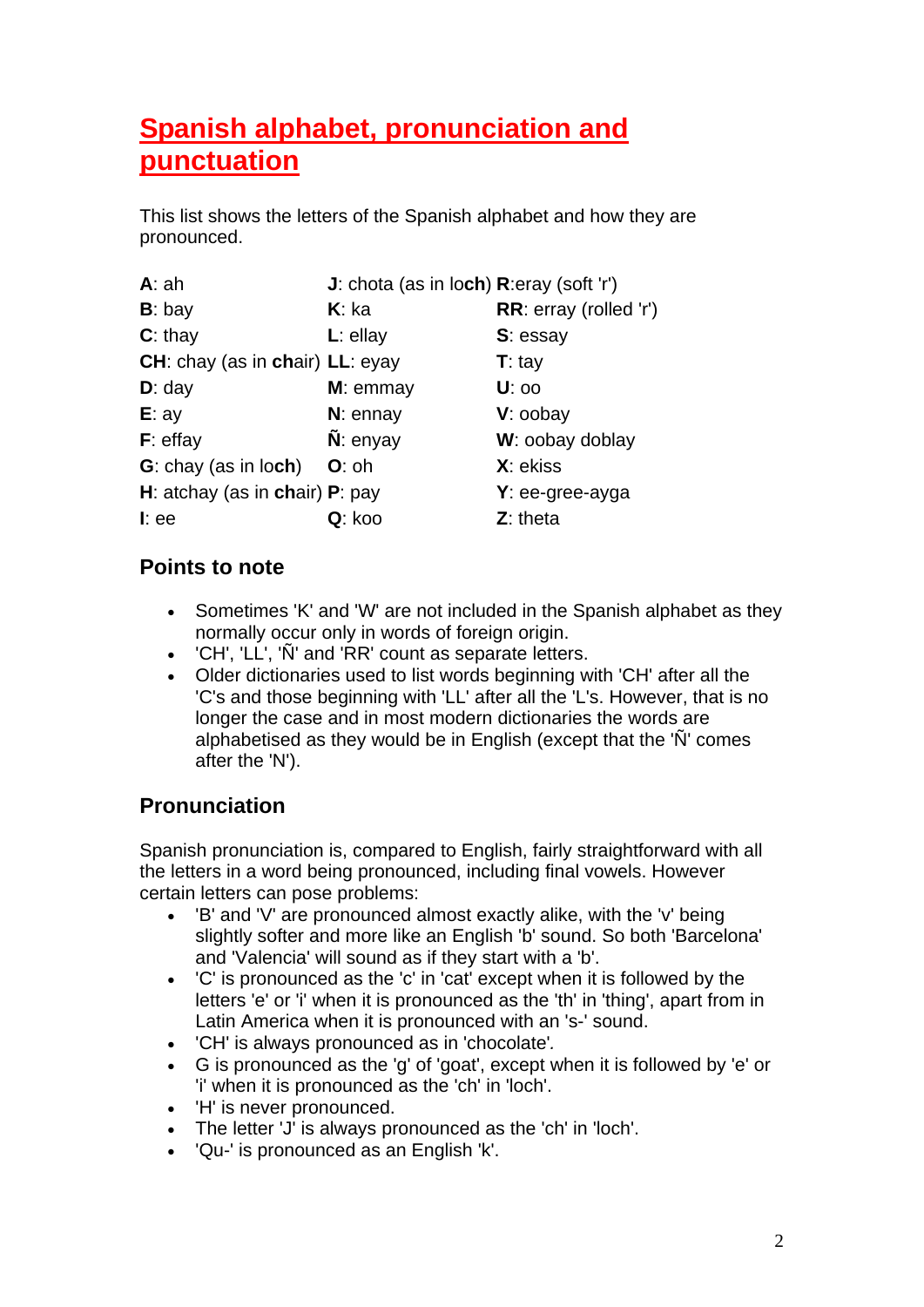- In words with 'gue' or 'gui', such as 'guitarra' or 'guerra', the letter 'U' is not pronounced.
- 'Z' is always pronounced as 'th' as in 'thing', apart from in Latin America when it is pronounced with an 's' sound.

## **Punctuation**

Exclamation marks appear twice each time they are used - once (upside down) at the start of the sentence, and once at the end.

#### **For example:**

'¡Silencio, por favor!' - 'Quiet, please!' '¡Levántate!' - 'Get up!'

Question marks behave in a similar way, but their first occurrence can actually be in the middle of a sentence, with their second at the end.

#### **For example:**

'¿Dónde vives?' - 'Where do you live?' **but** 'Trabajas mucho, ¿no?' - 'You work hard, don't you?'

Other punctuation used in Spanish can include a stress mark, like a French acute. See 'Stress on Spanish words', below.

## **Stress on Spanish words**

The rule for stress in Spanish is that if a word ends in a **vowel** or the letters **n** or **s**, the stress will fall on the second last syllable. Examples: 'trab**a**jo', 'Barcel**o**na'.

If a word ends in **any consonant apart from n or s**, the stress will fall on the last syllable.

**For example:** 'ust**e**d', 'Madr**i**d'.

An accent (like a French acute) will be used if the word does not follow this rule.

**For example:** 'matemáticas', 'Málaga'.

An accent mark will also be written over interrogative words, but does not affect the way in which they are pronounced.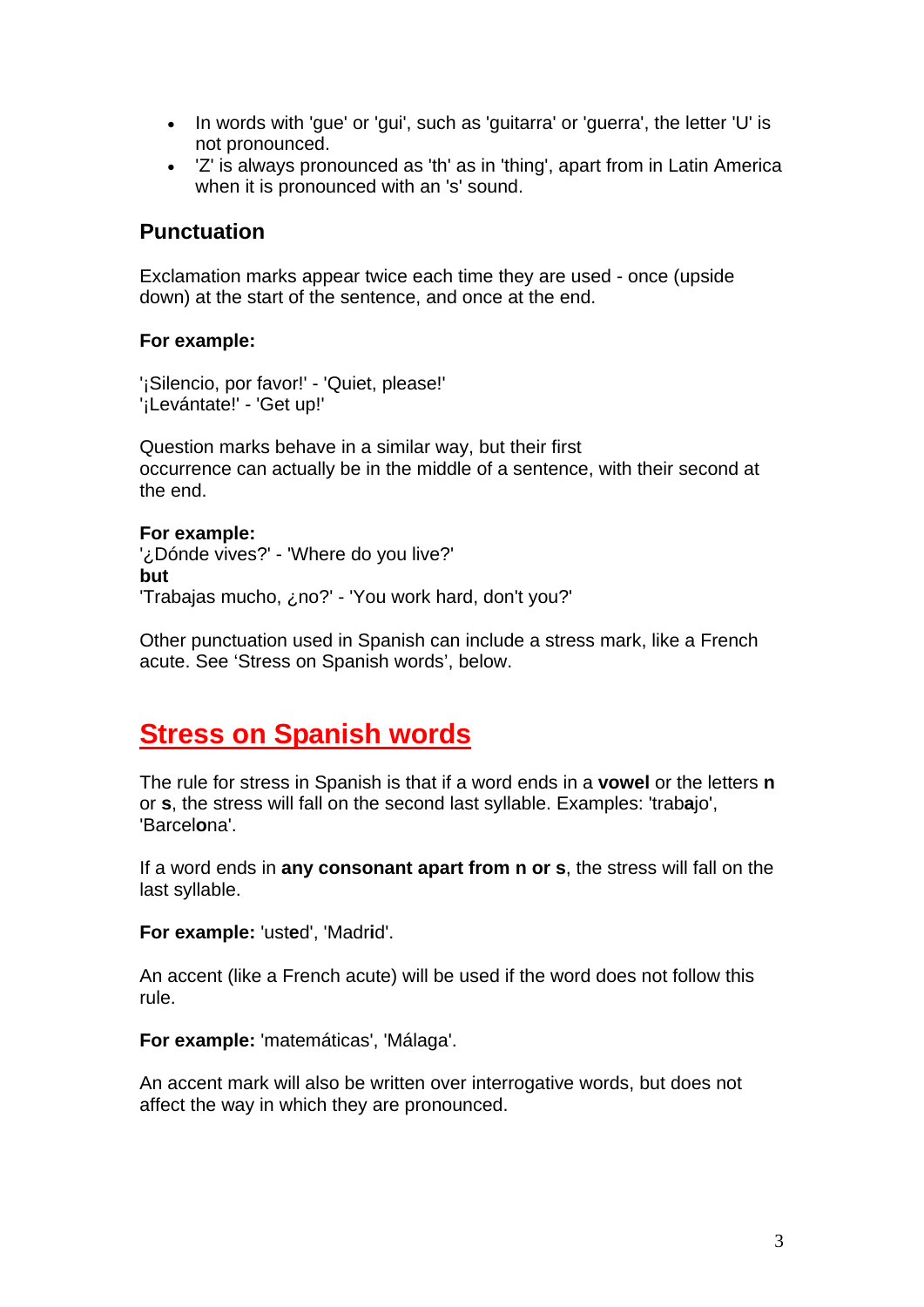For example:

- $\zeta$ qué? what?
- ¿cómo? how?
- ¿dónde? where?

An accent mark is used to distinguish a small number of words which have the same pronounciation but a different meaning. For example:

| <b>Word with</b><br>accent | <b>English translation</b>  | <b>Word without</b><br>accent | <b>English</b><br>translation |
|----------------------------|-----------------------------|-------------------------------|-------------------------------|
| tú                         | you                         | tu                            | yours                         |
| él                         | he                          | el                            | the                           |
| sí                         | yes                         | si                            | if                            |
| mí                         | me (after a<br>preposition) | mi                            | my                            |

# **Verbs**

# **Introduction to the Spanish verb**

'Verbs are used to assert or state what is happening, or what is the case. They are sometimes called "doing words" or "action words", but they do not always show action: if we say "he is bone idle" or "he has stopped" there is not much action going on.

'Verbs also show the time when things are happening: this is called the tense of the verb.' (Language into Languages Teaching: SEED: University of Glasgow: 2001)

## **Subject pronouns**

The subject pronouns are:

|                                               | <b>Pronoun</b>   | <b>English translation</b> |
|-----------------------------------------------|------------------|----------------------------|
| 1 <sup>st</sup> person singular               | ۷O               |                            |
| 2 <sup>nd</sup> person singular (informal) tú |                  | you                        |
| 2 <sup>nd</sup> person singular (formal)      | usted            | you                        |
| 3 <sup>rd</sup> person singular               | él/ella          | he/she                     |
| 1 <sup>st</sup> person plural                 | nosotros/as we   |                            |
| 2 <sup>nd</sup> person plural (informal)      | vosotros/as you  |                            |
| 2 <sup>nd</sup> person plural (formal)        | ustedes          | you                        |
| 3 <sup>rd</sup> person plural                 | ellos/ellas they |                            |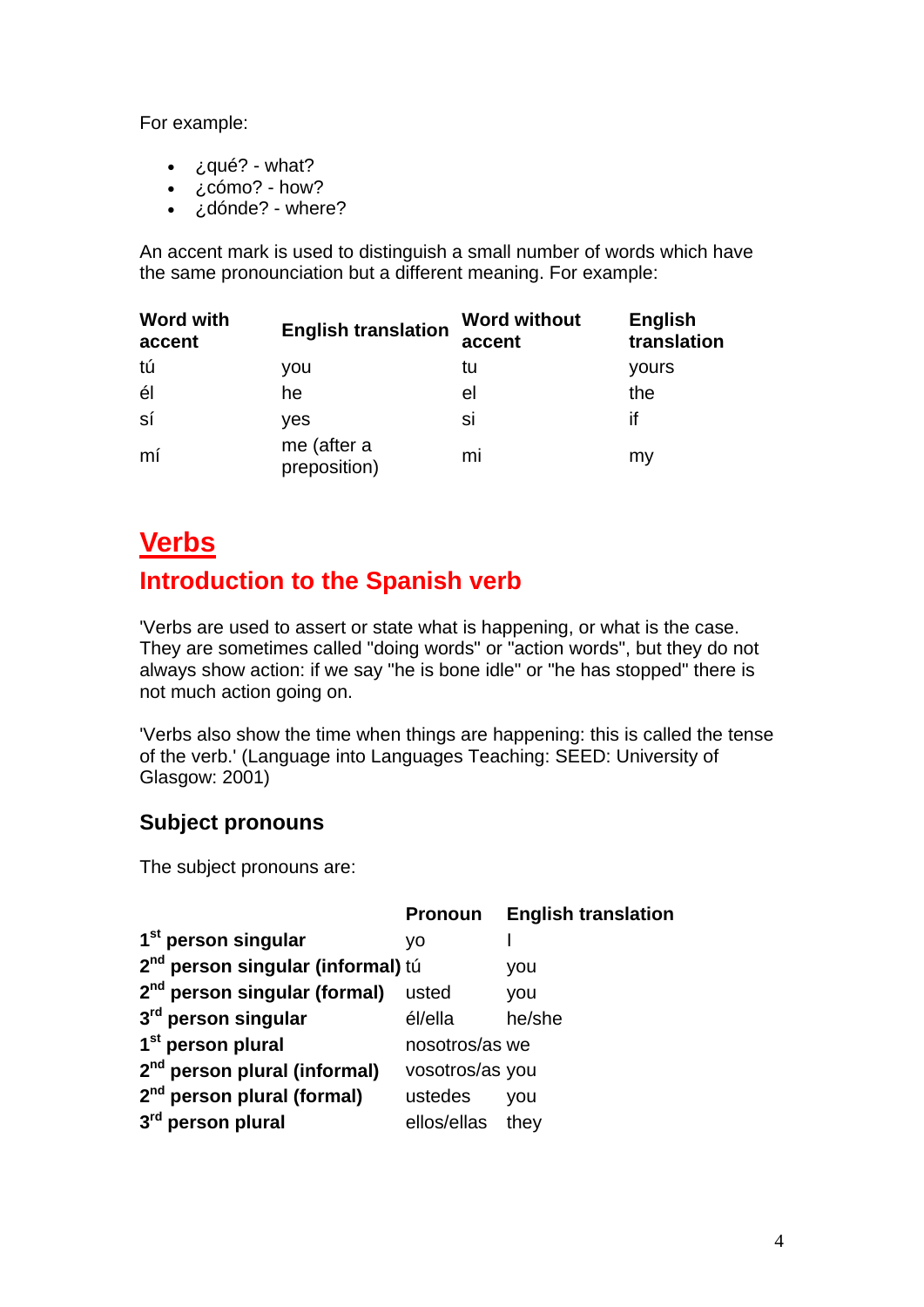There are several differences between the use of the subject pronoun in Spanish and English.

## **Omitting the subject pronoun**

In Spanish the subject pronoun is frequently omitted because, as in Latin, the ending of the verb will indicate the subject. However, if it is not clear who the subject is, then the pronoun has to be used, and it can also be used for emphasis.

## **Four versions of 'you'**

There are four possible translations of the one English word 'you':

- 1. tú
- 2. vosotros
- 3. usted
- 4. ustedes

'Tú' is a second person singular and is used when speaking to one person whom you know well, eg a child, relation, friend, or animal. A good rule of thumb here is to use 'tú' if you would call a person by their first name.

'Vosotros', which has the feminine form 'vosotras' which is used for more than one feminine subject, is the plural of 'tú' and is a second person plural. It is used when talking to more than one person whom you know.

'Usted' is used when speaking formally to one person whom you might address by their title, eg Mr, Doctor, Professor, etc.

'Ustedes' is the plural form of 'usted'. 'Usted' always takes the same verb ending as 'él' and 'ella'; similarly in the plural 'ustedes' always takes the same verb ending as 'ellos' and 'ellas'.

#### **In school**

- In school, teachers would address individual pupils by 'tú', and groups of pupils by 'vosotros/as'.
- Pupils should address the teacher as 'usted'.

## **Words to mean 'we'**

'Nosotros', the word for 'we', also has a feminine form ('nosotras') which is used if all subjects are feminine. However, as with 'vosotros', if one man and four women, for example, are the subject, the masculine would be used.

There is no word for 'it' in Spanish. Every noun, whether a person or object, is masculine or feminine.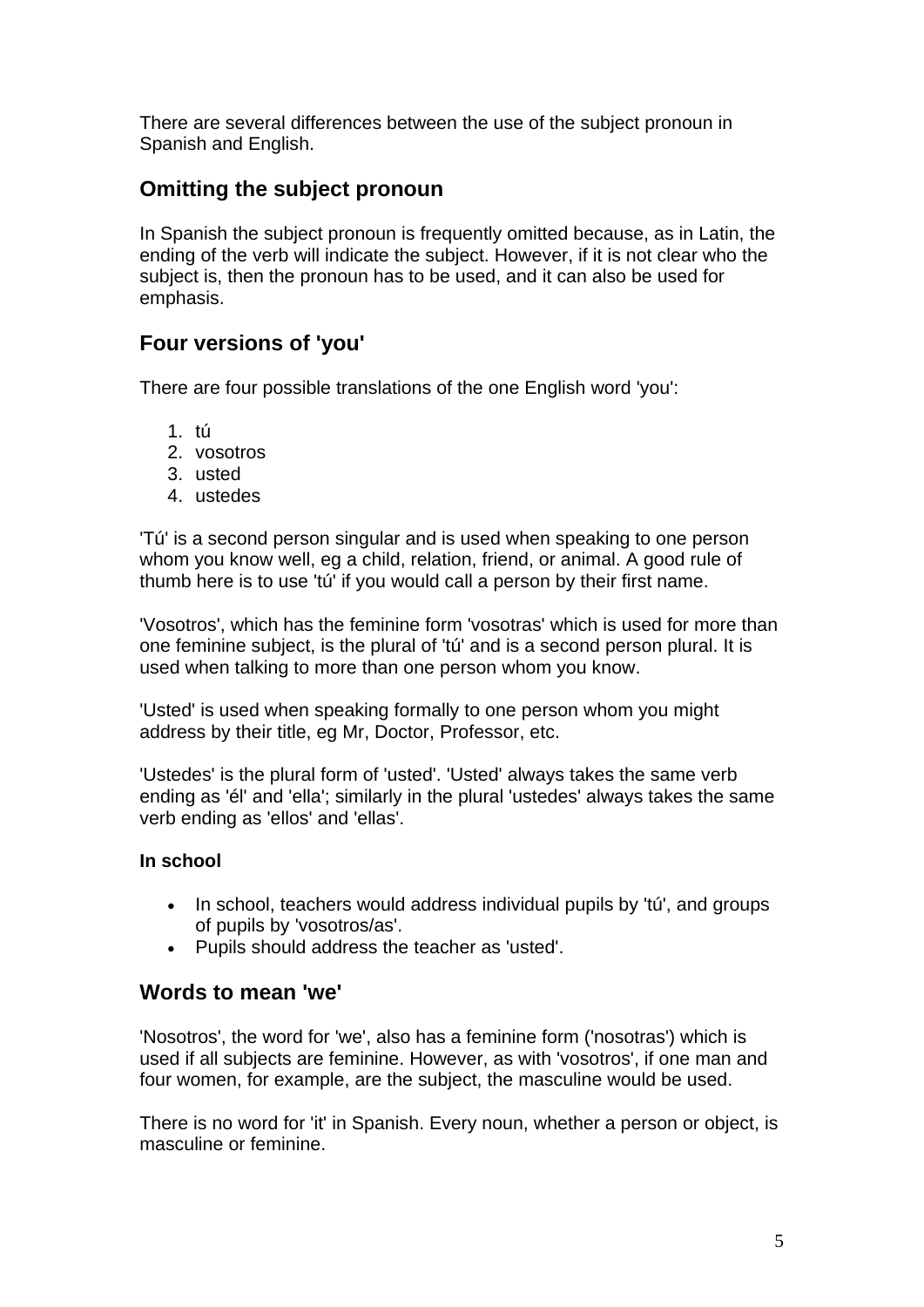## **Present tense**

In Spanish there are three forms of the infinite of the verb. They have one of the following endings:

- -ar
- -er
- $\bullet$   $-ir$

The infinitive form of a verb is that which appears in a dictionary, and which is indicated in English by the use of the word 'to' in front. Thus, 'to look' is an infinitive in English. The infinitive is the starting point from which all tenses are formed.

To form the present tense of a Spanish regular verb ending in '-ar-, for example 'hablar' (to speak), take away the '-ar', (the ending), and to what is left (the stem), add, '-o', '-as', '-a', '-amos', '-áis', '-an'. So for the present tense of hablar, we have:

### **hablar: to speak**

| <b>Pronoun</b>               |        | <b>Verb form English translation</b> |
|------------------------------|--------|--------------------------------------|
| yo                           | hablo  | I have                               |
| tú                           | hablas | You (singular, informal) have        |
| usted                        | habla  | You (singular, formal) have          |
| él/ella                      | habla  | He/she/it has                        |
| nosotros/as hablamos We have |        |                                      |
| vosotros/as habláis          |        | You (plural, informal) have          |
| ustedes                      | hablan | You (plural, formal) have            |
| ellos/ellas hablan           |        | They have                            |

The endings of a verb ending in '-er', such as 'beber', are '-o', '-es', '-e', ' emos', '-éis', '-en'.

For a verb ending in '-ir', such as 'vivir', the endings are '-o', '-es', '-e', '-imos', ' ís', 'en'.

## **beber: to drink**

| <b>Pronoun</b>               |       | <b>Verb form English translation</b> |
|------------------------------|-------|--------------------------------------|
| yo                           | bebo  | I drink                              |
| tú                           | bebes | You (singular, informal) drink       |
| usted                        | bebe  | You (singular, formal) drink         |
| él/ella                      | bebe  | He/she/it drinks                     |
| nosotros/as bebemos We drink |       |                                      |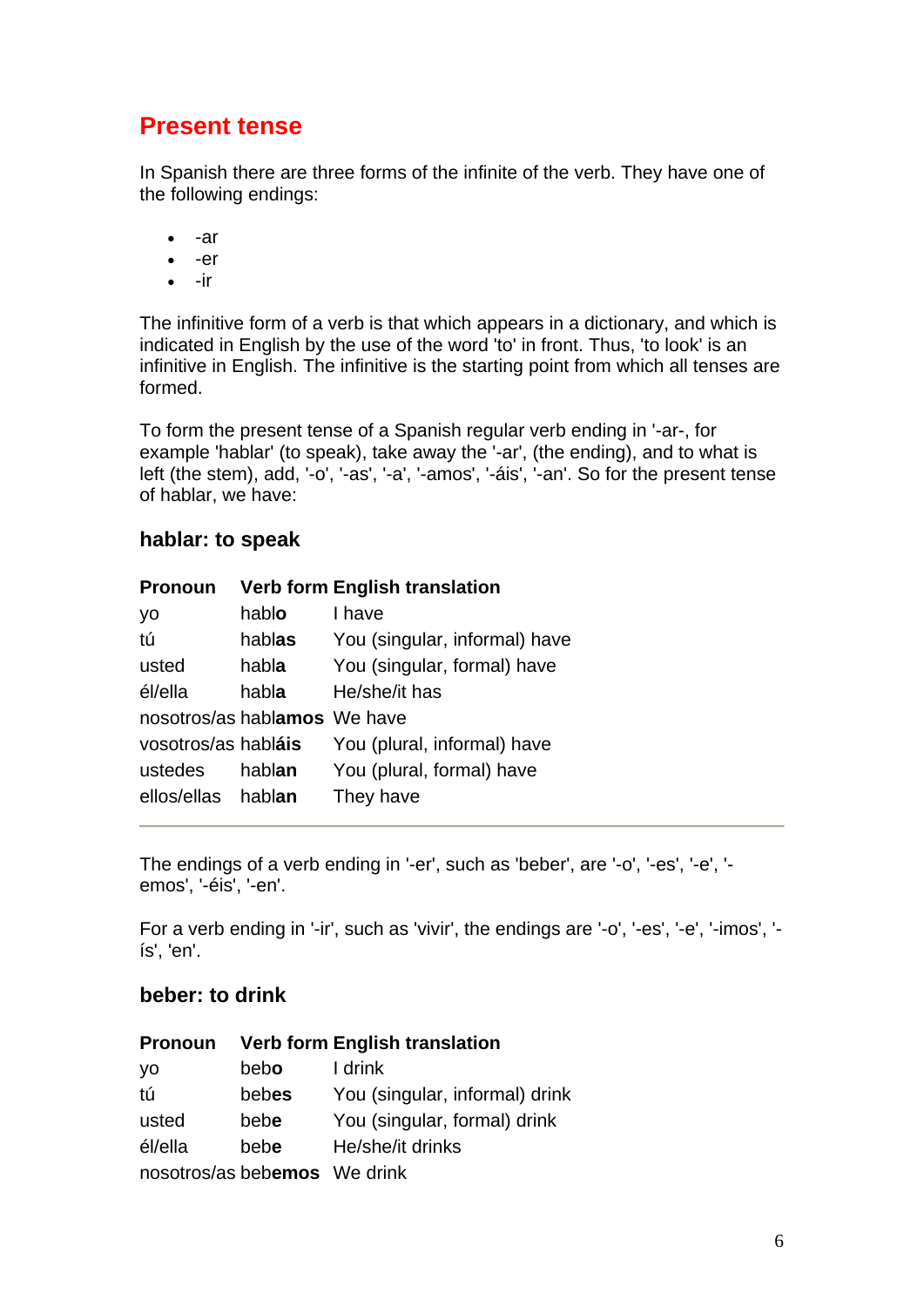| vosotros/as bebéis |       | You (plural, informal) drink |
|--------------------|-------|------------------------------|
| ustedes            | beben | You (plural, formal) drink   |
| ellos/ellas beben  |       | They drink                   |

### **vivir: to live**

|             |         | Pronoun (singular) Verb form English translation |
|-------------|---------|--------------------------------------------------|
| yo          | vivo    | I live                                           |
| tú          | vives   | You (singular, informal) live                    |
| usted       | vive    | You (singular, formal) live                      |
| él/ella     | vive    | He/she/it lives                                  |
| nosotros/as | vivimos | We live                                          |
| vosotros/as | vivís   | You (plural, informal) live                      |
| ustedes     | viven   | You (plural, formal) live                        |
| ellos/ellas | viven   | They live                                        |

Because the subject pronoun is not always used, the ending of the verb is very important; otherwise the subject of the sentence could be unclear.

## **Affirmative**

As it is not always necessary to use subject pronouns, to say 'I speak...' (a language), 'hablo' could be sufficient. However, in the third person it is not always clear who the subject is, so it might be necessary for clarity to say 'él habla', or 'ustedes hablan', for example.

## **Negative**

If you want to say 'I don't speak', simply put 'no' in front of the verb. For example: 'No hablo español' - 'I don't speak Spanish'.

## **Interrogative**

To ask a question you can change the order of the subject and verb, eg '¿hablas tú?' However, since the subject pronoun is not always used, you could simply say '¿hablas?' and the rising intonation would indicate a question. Note the inverted question mark at the beginning; this warns you that a question is coming. See Interrogative verbs (p.14) and Spanish alphabet (p.2) for more information.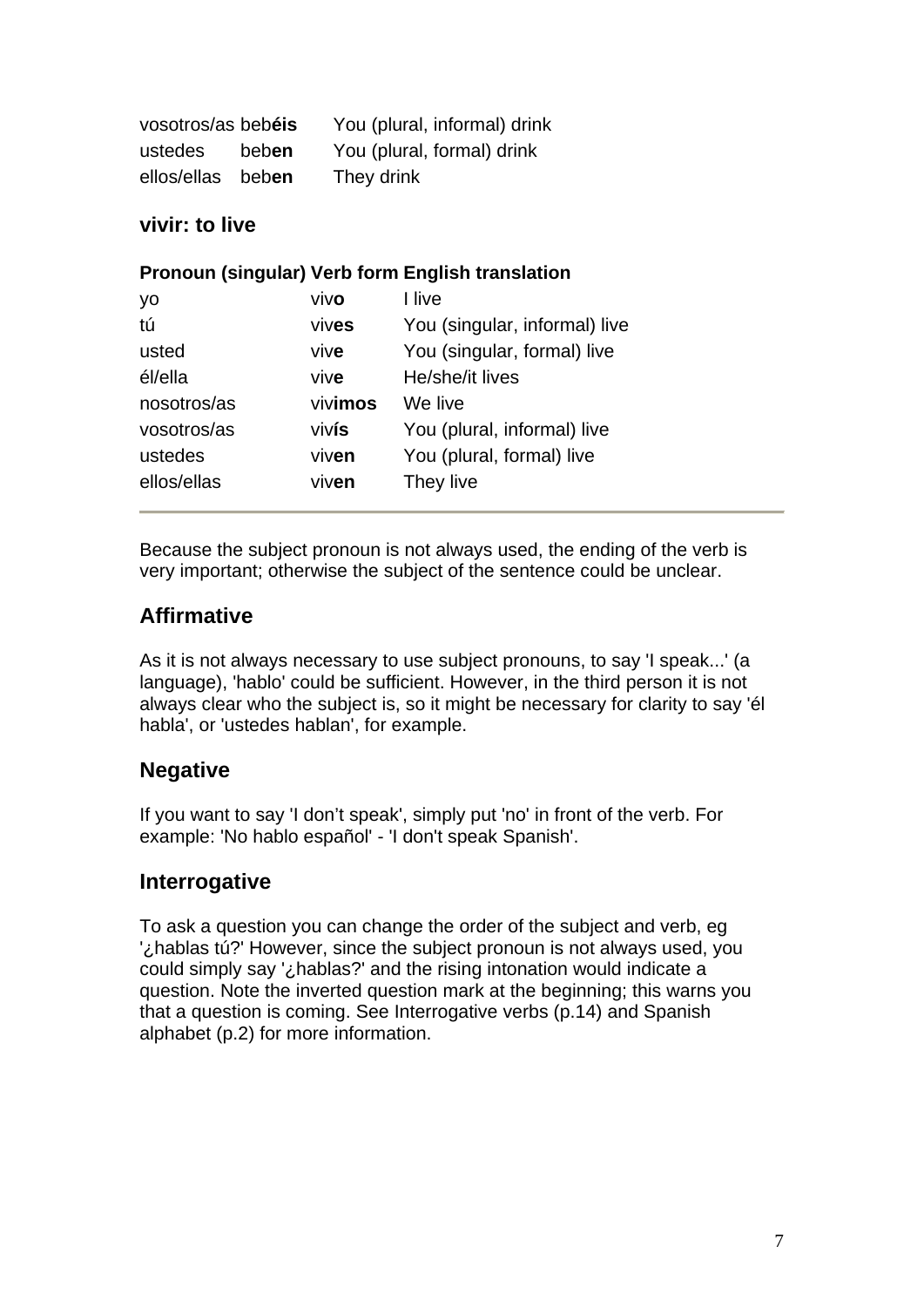## **Irregular verbs**

Unfortunately, a number of verbs are irregular. Equally unfortunately, they tend to be ones which are commonly used. This is not a case of Spanish being awkward; it's the same in all languages. Think of the present tense of the verb 'to be' in English, for example.

In fact, the verb 'to be' presents a particular problem in Spanish, which uses two possible verbs to translate the one English verb. These two verbs are 'ser' and 'estar'.

#### **ser: to be**

| <b>Pronoun</b>    |      | <b>Verb form English translation</b> |
|-------------------|------|--------------------------------------|
| yo                | soy  | I am                                 |
| tú                | eres | You (singular, informal) are         |
| usted             | es   | You (singular, formal) are           |
| él/ella           | es   | He/she/it is                         |
| nosotros/as somos |      | We are                               |
| vosotros/as sois  |      | You (plural, informal) are           |
| ustedes           | son  | You (plural, formal) are             |
| ellos/ellas       | son  | They are                             |
|                   |      |                                      |

#### **estar: to be**

| <b>Verb form English translation</b> |
|--------------------------------------|
|                                      |

| yo                  | estoy | I am                         |
|---------------------|-------|------------------------------|
| tú                  | estás | You (singular, informal) are |
| usted               | está  | You (singular, formal) are   |
| él/ella             | está  | He/she/it is                 |
| nosotros/as estamos |       | We are                       |
| vosotros/as estáis  |       | You (plural, informal) are   |
| ustedes             | están | You (plural, formal) are     |
| ellos/ellas están   |       | They are                     |

### **Which 'to be' should I use?**

It can be difficult for non-native Spanish speakers to decide which verb to use.

#### **A simple rule:**

If you want to say **who** or **what** someone or something is, use the appropriate person of 'ser'. This generally refers to a more permanent state.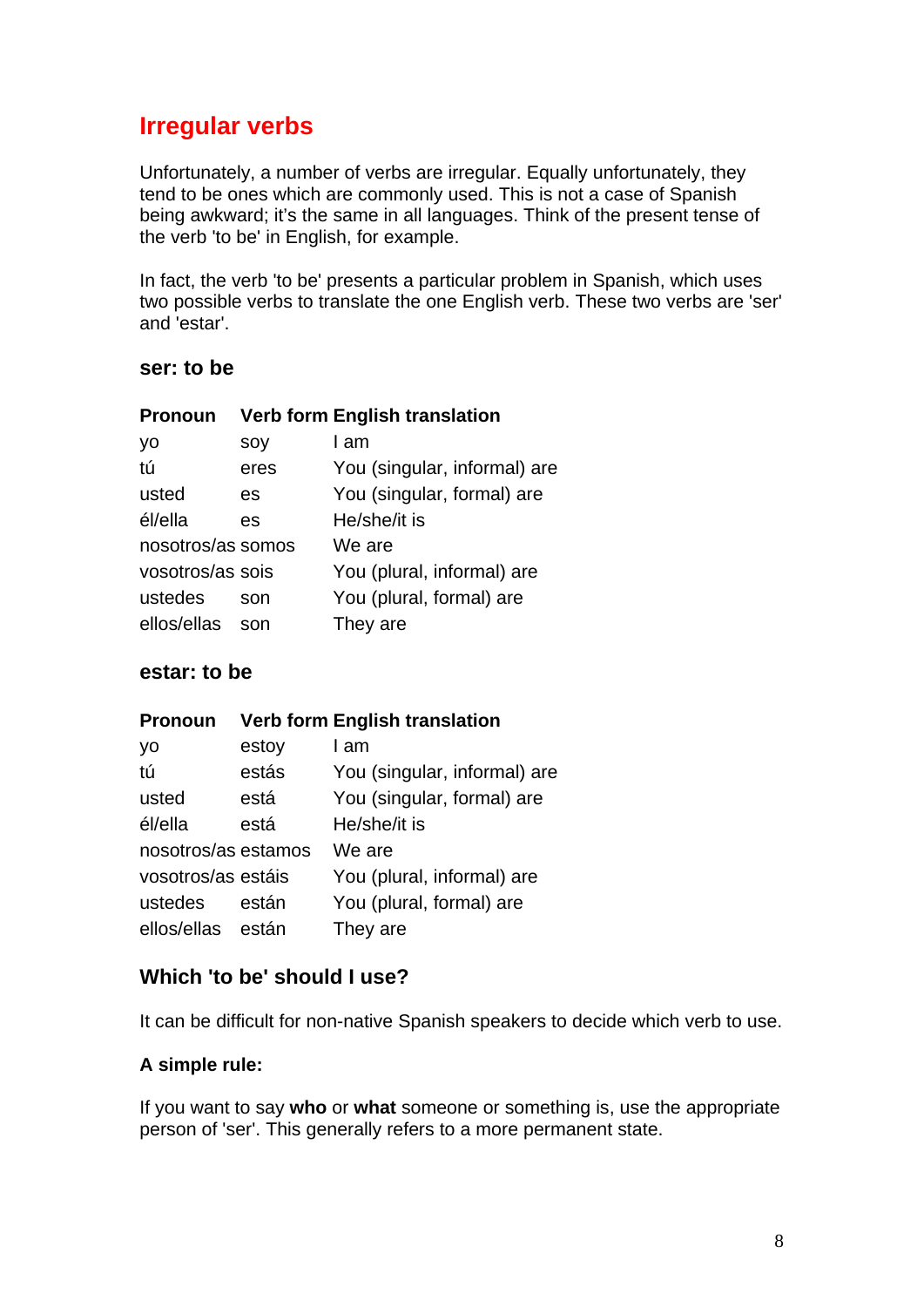If you want to say **where** or **how** someone or something is, use 'estar'. This generally refers to a more temporary state.

For example:

**'Soy** escocesa y **soy** estudiante.' - 'I'm Scottish and I'm a student.

Ella **es** mi hermana y **es** bonita.' - 'She's my sister and is very pretty.'

These describe **what** or **who** someone is.

But:

'¿Dónde **estás**? **Estoy** en Escocia.' - 'Where are you? I'm in Scotland.'

'¿Cómo **estás**? **Estoy** muy bien, gracias.' - 'How are you. I'm very well, thanks.'

These describe **where** or **how** someone is.

#### **Commonly used irregular verbs**

Below is the full present tense of commonly used irregular verbs. In all cases, teachers will not actually be using the full present tense, but they are included for reference.

#### **dar: to give**

#### **Pronoun Verb form English translation**

| yo                | doy | I give                        |
|-------------------|-----|-------------------------------|
| tú                | das | You (singular, informal) give |
| usted             | da  | You (singular, formal) give   |
| él/ella           | da  | He/she/it gives               |
| nosotros/as damos |     | We give                       |
| vosotros/as dais  |     | You (plural, informal) give   |
| ustedes           | dan | You (plural, formal) give     |
| ellos/ellas       | dan | They give                     |

#### **decir: to say**

| <b>Pronoun</b>      |       | <b>Verb form English translation</b> |
|---------------------|-------|--------------------------------------|
| yo                  | digo  | I say                                |
| tú                  | dices | You (singular, informal) say         |
| usted               | dice  | You (singular, formal) say           |
| él/ella             | dice  | He/she/it says                       |
| nosotros/as decimos |       | We say                               |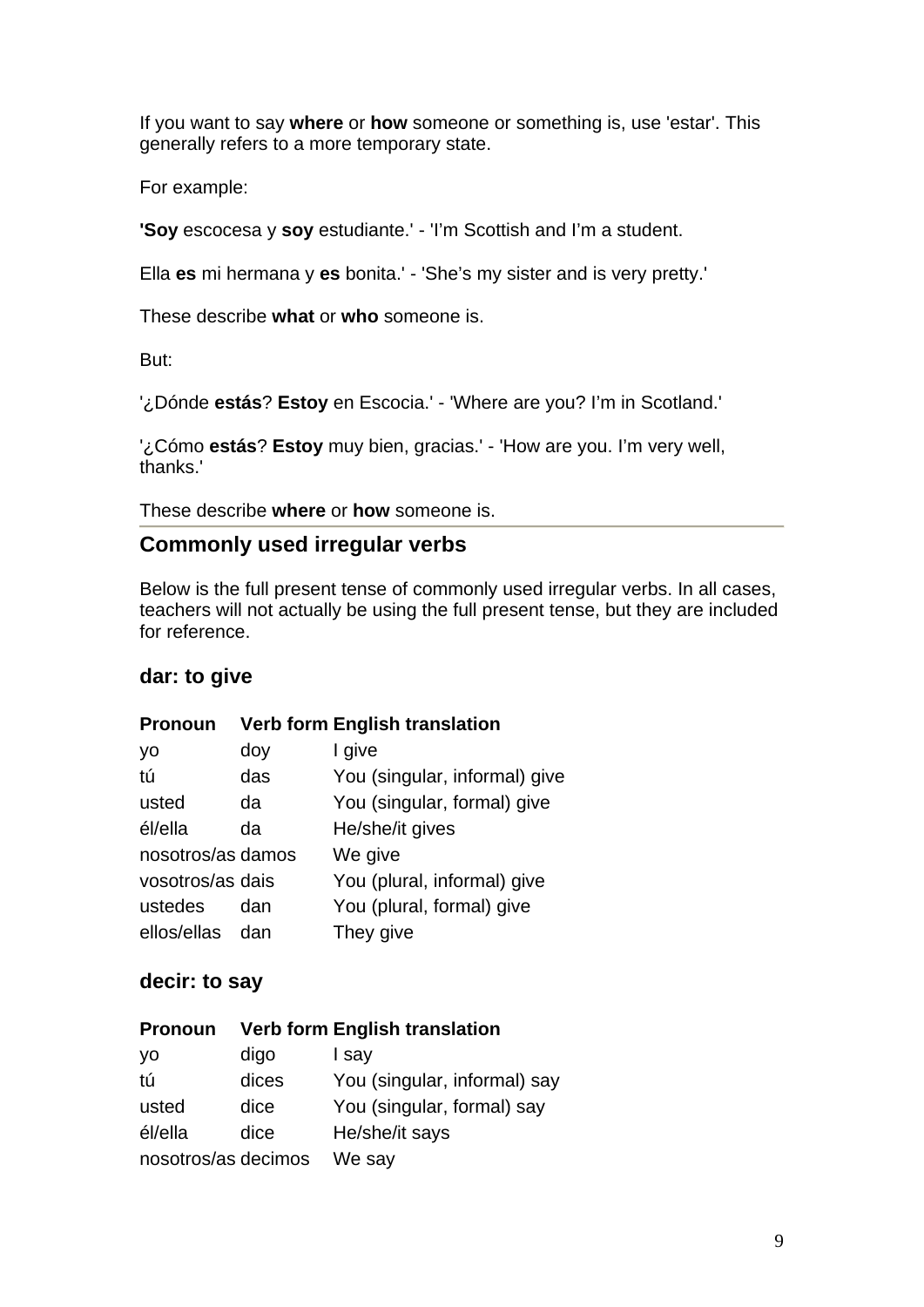| vosotros/as decís |       | You (plural, informal) say |
|-------------------|-------|----------------------------|
| ustedes           | dicen | You (plural, formal) say   |
| ellos/ellas dicen |       | They say                   |

## **hacer: to do, to make**

| <b>Pronoun</b>      |       | <b>Verb form English translation</b> |
|---------------------|-------|--------------------------------------|
| yo                  | hago  | I do, make                           |
| tú                  | haces | You (singular, informal) do, make    |
| usted               | hace  | You (singular, formal) do, make      |
| él/ella             | hace  | He/she/it do, make                   |
| nosotros/as hacemos |       | We do, make                          |
| vosotros/as hacéis  |       | You (plural, informal) do, make      |
| ustedes             | hacen | You (plural, formal) do, make        |
| ellos/ellas         | hacen | They do, make                        |

**Note:** 'Hacer' is also used in the third person singular for some weather expressions (see Time, date, numbers and weather).

## **ir: to go**

| <b>Pronoun</b>    |     | <b>Verb form English translation</b> |
|-------------------|-----|--------------------------------------|
| yo                | voy | l go                                 |
| tú                | vas | You (singular, informal) go          |
| usted             | va  | You (singular, formal) go            |
| él/ella           | va  | He/she/it goes                       |
| nosotros/as vamos |     | We go                                |
| vosotros/as vais  |     | You (plural, informal) go            |
| ustedes           | van | You (plural, formal) go              |
| ellos/ellas van   |     | They go                              |

## **saber: to know (a fact/how to do something)**

## **Pronoun Verb form English translation**

| sé                  | I know                        |
|---------------------|-------------------------------|
| sabes               | You (singular, informal) know |
| sabe                | You (singular, formal) know   |
| sabe                | He/she/it knows               |
| nosotros/as sabemos | We know                       |
| vosotros/as sabéis  | You (plural, informal) know   |
| saben               | You (plural, formal) know     |
| ellos/ellas saben   | They know                     |
|                     |                               |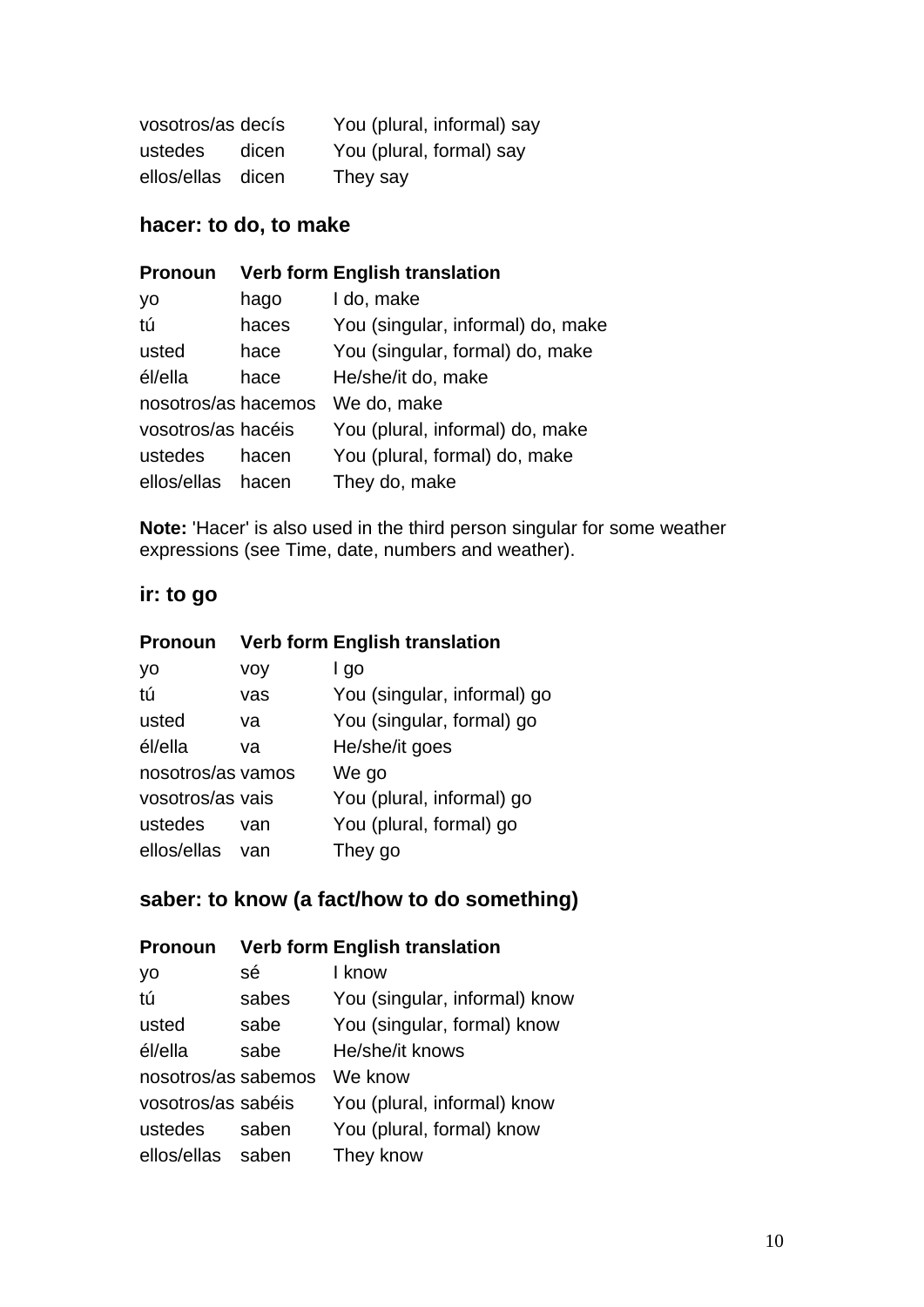#### **tener: to have**

| <b>Pronoun</b>      |        | <b>Verb form English translation</b> |
|---------------------|--------|--------------------------------------|
| yo                  | tengo  | I have                               |
| tú                  | tienes | You (singular, informal) have        |
| usted               | tiene  | You (singular, formal) have          |
| él/ella             | tiene  | He/she/it has                        |
| nosotros/as tenemos |        | We have                              |
| vosotros/as tenéis  |        | You (plural, informal) have          |
| ustedes             | tienen | You (plural, formal) have            |
| ellos/ellas tienen  |        | They have                            |

**Note:** 'tener' + 'que' + infinitive means 'to have to'. For example: 'Tengo que estudiar' - 'I have to study.'

#### **venir: to come**

| Pronoun             |        | <b>Verb form English translation</b> |
|---------------------|--------|--------------------------------------|
| yo                  | vengo  | I come                               |
| tú                  | vienes | You (singular, informal) come        |
| usted               | viene  | You (singular, formal) come          |
| él/ella             | viene  | He/she/it comes                      |
| nosotros/as venimos |        | We come                              |
| vosotros/as venís   |        | You (plural, informal) come          |
| ustedes             | vienen | You (plural, formal) come            |
| ellos/ellas vienen  |        | They come                            |

#### **hay: there is or there are**

This verb is an irregular form of the verb 'haber' and is invariable, ie it is the same whether the subject is singular or plural. This verb is very useful.

For example:

¿Hay un banco por aquí? - Is there a bank near here?

¿Hay plátanos? - Are there any bananas?

No, no hay. - No, there isn't/aren't.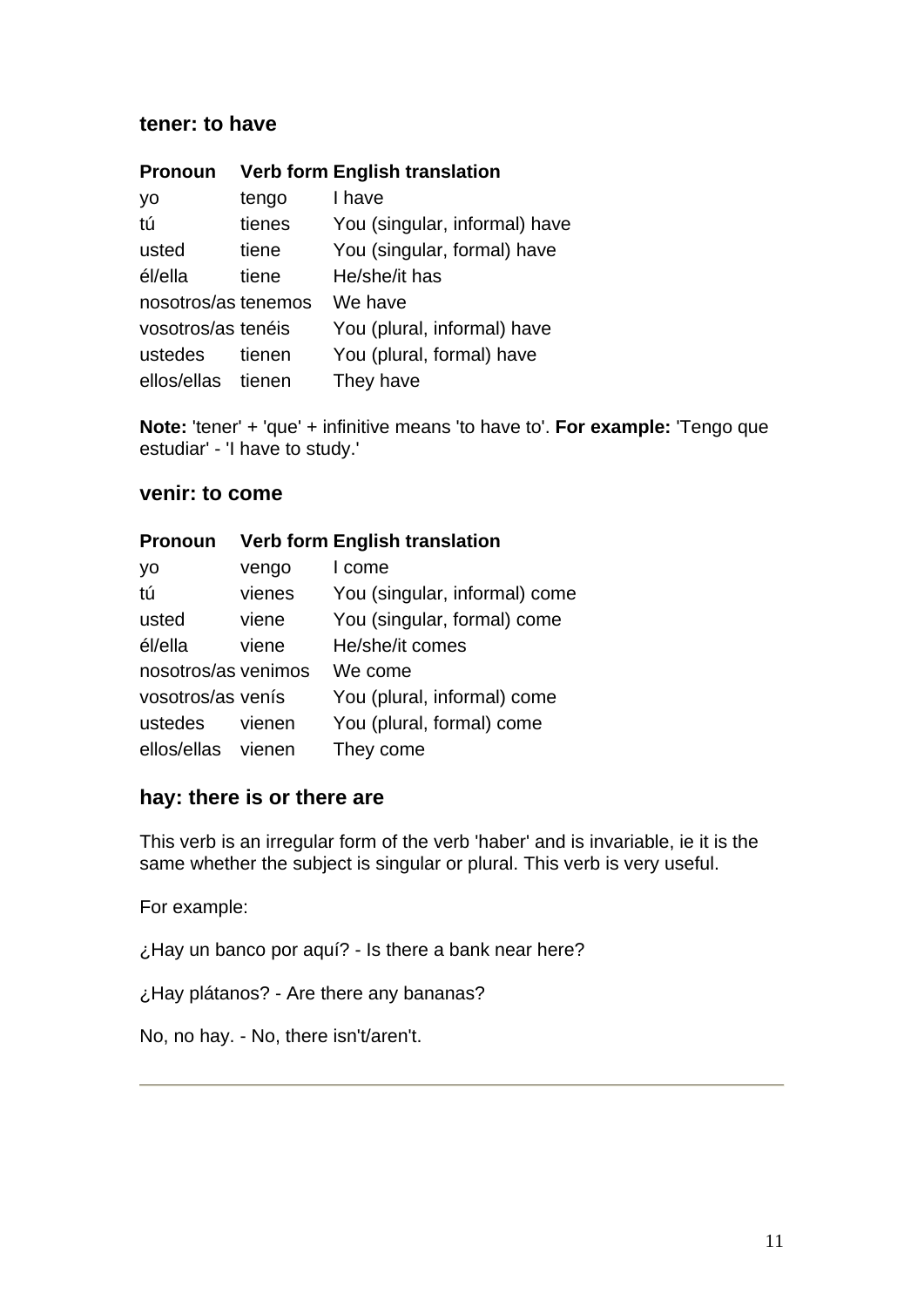## **Stem-changing verbs**

There is another group of verbs in Spanish which are affected in the present tense. They are called **stem-changing** or **radical-changing verbs** and in the present tense the endings of the verb follow the regular pattern, but the stem changes.

One of these common verbs is 'querer' and you would find the infinitive written as 'querer(ie)'. The '-ie' indicates that the 'e' of the stem will change to 'ie' except when used with 'nosotros' and 'vosotros'.

### **Querer(ie): to like or to want**

#### **Pronoun (singular) Verb form English translation**

| yo          | quiero           | I like, want                        |
|-------------|------------------|-------------------------------------|
| tú          | quieres          | You (singular, informal) like, want |
| usted       | quiere           | You (singular, formal) like, want   |
| él/ella     | quiere           | He/she/it wants                     |
| nosotros/as | queremos We want |                                     |
| vosotros/as | queréis          | You (plural, informal) like, want   |
| ustedes     | quieren          | You (plural, formal) like, want     |
| ellos/ellas | quieren          | They want                           |

## **poder(ue): to be able to**

Poder(ue) is another common stem-changing verb. In this case, the **o** will change to **ue**, except for with 'nosotros/as' or 'vosotros/as'.

#### **Pronoun Verb form English translation**

| yo                  | puedo  | I can, am able to                         |
|---------------------|--------|-------------------------------------------|
| tú                  | puedes | You (singular, informal) can, are able to |
| usted               | puede  | You (singular, formal) can, are able to   |
| él/ella             | puede  | He/she/it can, is able to                 |
| nosotros/as podemos |        | We can, are able to                       |
| vosotros/as podéis  |        | You (plural, informal) can, are able to   |
| ustedes             | pueden | You (plural, formal) can, are able to     |
| ellos/ellas         | pueden | They can, are able to                     |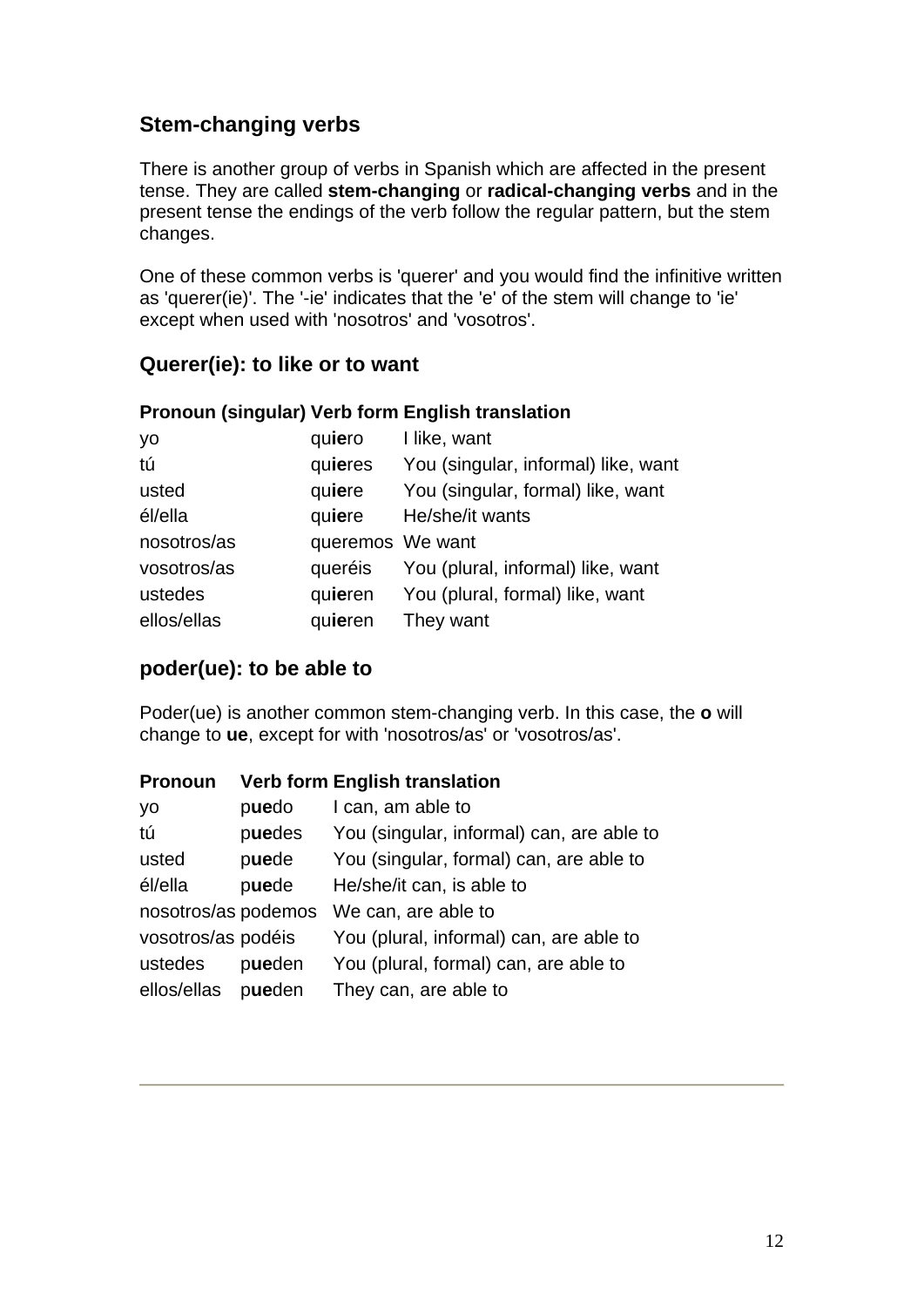Here are some other common stem-changing verbs.

## **preferir(ie): to prefer**

| <b>Pronoun</b>                   |                   | <b>Verb form English translation</b>               |
|----------------------------------|-------------------|----------------------------------------------------|
| yo                               | prefiero l prefer |                                                    |
| tú                               |                   | prefieres You (singular, informal) prefer          |
| usted                            |                   | prefiere You (singular, formal) prefer             |
| él/ella                          |                   | prefiere He/she/it prefers                         |
| nosotros/as preferimos We prefer |                   |                                                    |
|                                  |                   | vosotros/as preferís You (plural, informal) prefer |
| ustedes                          |                   | prefieren You (plural, formal) prefer              |
|                                  |                   | ellos/ellas prefieren They prefer                  |

## **empezar(ie): to begin**

| <b>Pronoun</b>       | <b>Verb form</b>               | <b>English translation</b>     |
|----------------------|--------------------------------|--------------------------------|
| yo                   | empiezo                        | I begin                        |
| tú                   | empiezas                       | You (singular, informal) begin |
| usted                | empieza                        | You (singular, formal) begin   |
| él/ella              | empieza                        | He/she/it begins               |
|                      | nosotros/as empezamos We begin |                                |
| vosotros/as empezáis |                                | You (plural, informal) begin   |
| ustedes              | empiezan                       | You (plural, formal) begin     |
| ellos/ellas          | empiezan                       | They begin                     |

## **volver(ue): to return**

| <b>Pronoun</b>       |         | <b>Verb form English translation</b> |
|----------------------|---------|--------------------------------------|
| yo                   | vuelvo  | I return                             |
| tú                   | vuelves | You (singular, informal) return      |
| usted                | vuelve  | You (singular, formal) return        |
| él/ella              | vuelve  | He/she/it returns                    |
| nosotros/as volvemos |         | We return                            |
| vosotros/as volvéis  |         | You (plural, informal) return        |
| ustedes              | vuelven | You (plural, formal) return          |
| ellos/ellas vuelven  |         | They return                          |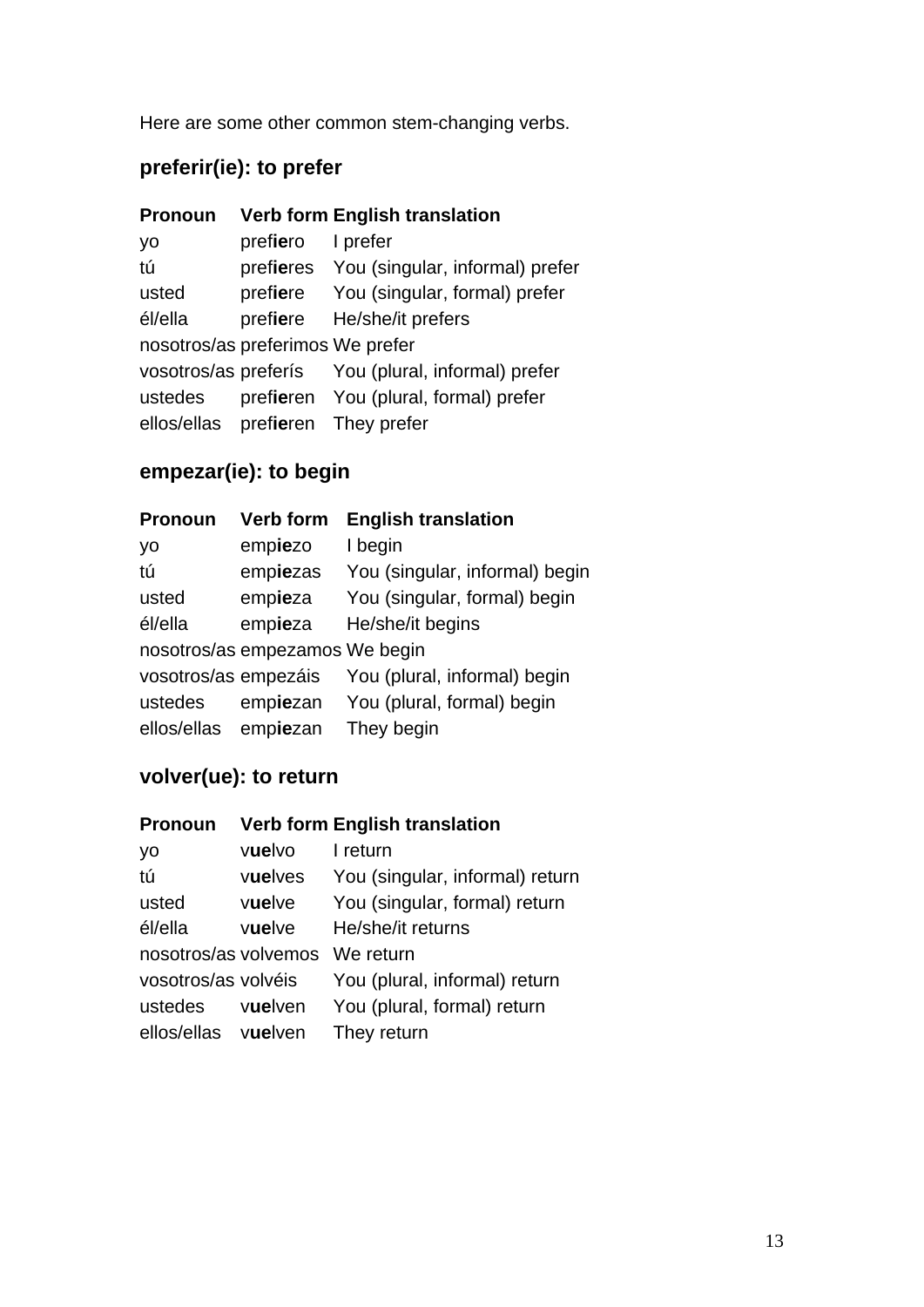## **jugar(ue): to play**

This is the only stem-changing verb in which the 'u' changes to 'ue'.

| <b>Pronoun</b>      |        | <b>Verb form English translation</b> |
|---------------------|--------|--------------------------------------|
| yo                  | juego  | I play                               |
| tú                  | juegas | You (singular, informal) play        |
| usted               | juega  | You (singular, formal) play          |
| él/ella             | juega  | He/she/it plays                      |
| nosotros/as jugamos |        | We play                              |
| vosotros/as jugáis  |        | You (plural, informal) play          |
| ustedes             | juegan | You (plural, formal) play            |
| ellos/ellas         | juegan | They play                            |

**Note:** Use 'jugar' + 'a' to play a sport, but 'tocar' to play a musical instrument. **Examples:** 'jugar al fútbol' (to play football); 'tocar la guitarra' (to play the guitar).

## **Interrogative**

You can ask a question in Spanish by using one of the following methods.

## **Use common question words**

**qué** what **quién** who **cómo** how **dónde** where **por qué** why **cuándo** when

These words all have accents when asking a question. Remember to use an inverted question mark at the beginning of the **question** as well as the end. **NB** - This does not always mean the first question mark comes at the beginning of the **sentence**.

#### **For example:**

'¿Dónde vives?' - 'Where do you live?'

**but**

'Trabajas mucho, ¿no?' - 'You work hard, don't you?'

(Read more about punctuation in Spanish on p.2)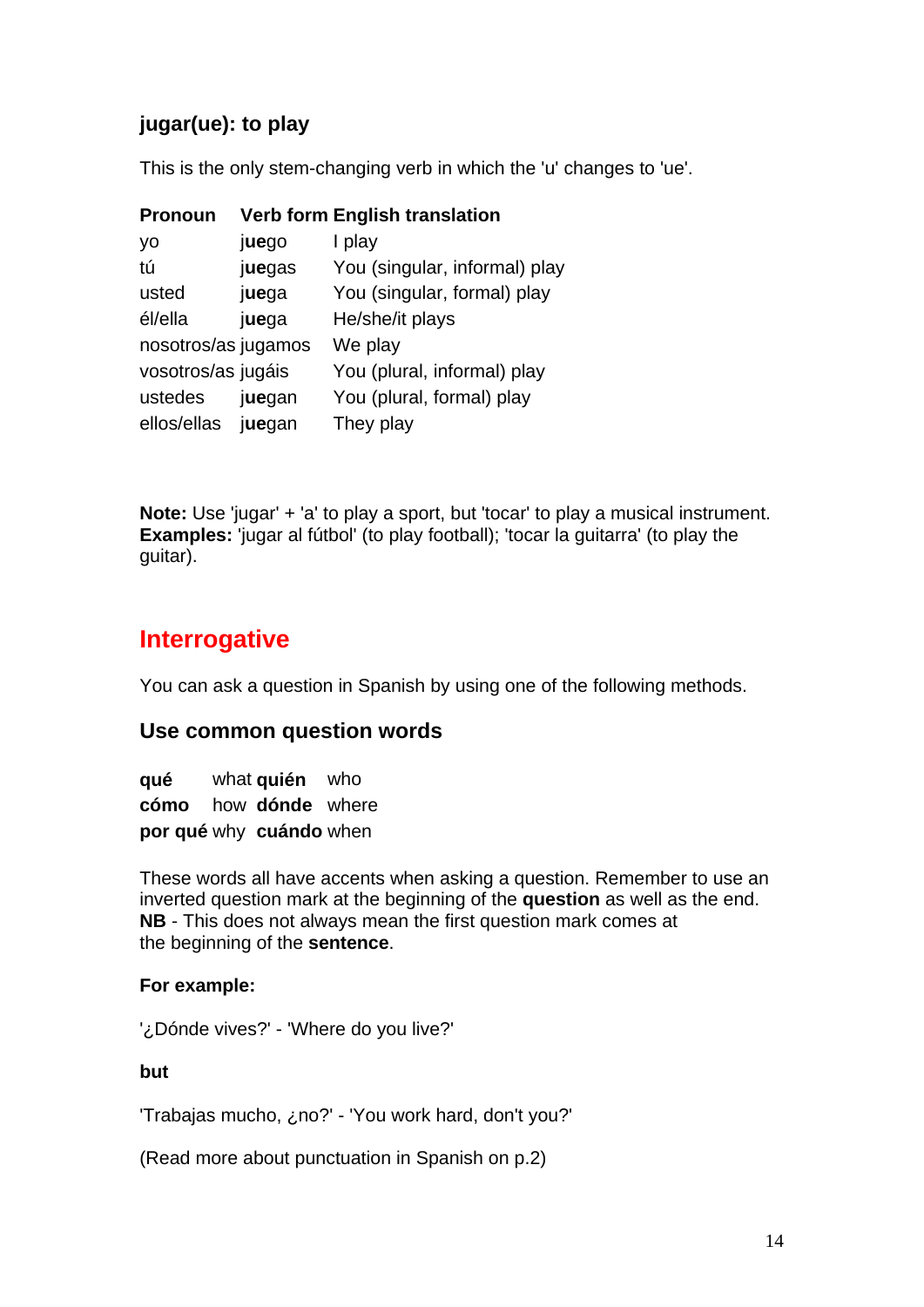### **Use intonation**

Or you can use intonation to form a question. This simply means that a normal statement is turned into a question by raising the voice at the end. Note that raising the voice does not mean increasing the volume; it is an upturn in the stress pattern of the sentence which turns the statement into a question.

#### **For example:**

'¿Trabajas?' - 'Do you work?'

#### **Use the word 'verdad'**

The word 'verdad' (literally 'truth') can be added to a phrase to turn it into a question. It is similar to 'n'est-ce pas?' in French.

For example:

'No eres española, ¿verdad?' - 'You're not Spanish, are you?'

(Note again the use of the upside-down question mark in the middle of the sentence. It shows where the **actual question** - '¿verdad?' - starts.)

#### **Forming the negative**

To form a negative simply put 'no' immediately in front of the verb. So the answer to the question above is simply:

'No, no trabajo.' - 'No, I don't work.'

There are other negative words in Spanish which usually go **after** the verb but 'no' must still come **before** as well.

#### **'Negative' word English translation**

| nada      | nothing |
|-----------|---------|
| nadie     | no one  |
| nunca     | never   |
| tampoco   | neither |
| ninguno/a | none    |

#### **Examples:**

'Yo no voy nunca al supermercado.' - 'I never go to the supermarket.'

'No quiero nada más, gracias.' - 'I don't want anything else, thanks.'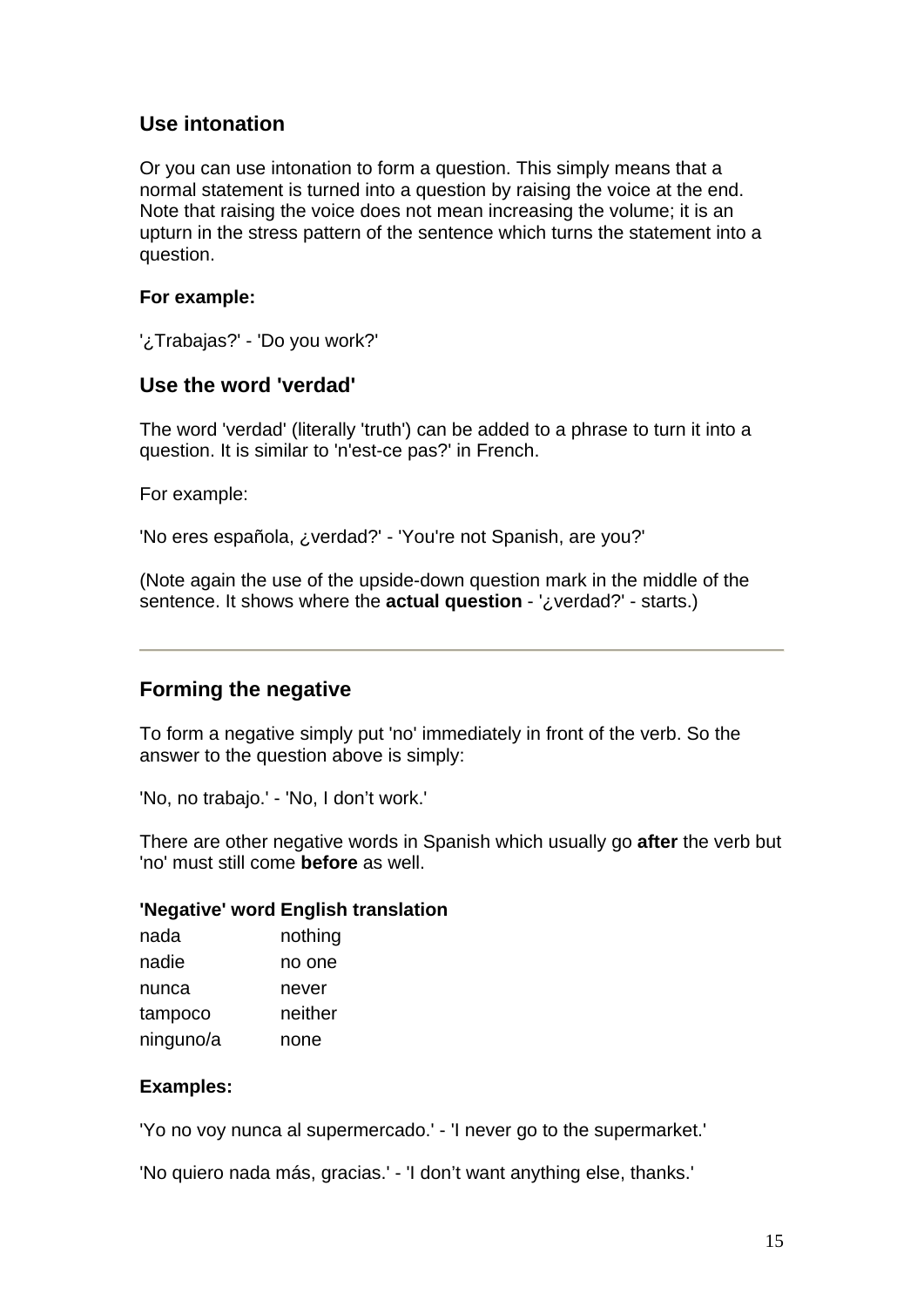## **The future tense**

To imply the future, you don't have to use the future tense with younger pupils. You can use the **immediate future** instead.

The immediate future is so called because it describes something that you are just about to do, and it's a simple way of forming the future tense.

In English, the immediate future would be 'I'm going to wash the dishes' rather than 'I will wash the dishes'.

### **How do you form the immediate future in Spanish?**

In Spanish, as in English, the immediate future is formed by using the present tense of the verb 'to go' *-* 'ir'. This is followed immediately by 'a' then an infinitive.

#### **For example:**

'Voy a mirar la tele.' - I'm going to watch television.'

'Vamos a ir a España.' - 'We're going to go to Spain.'

#### **Points to note**

The use of the immediate future at the later stages of learning the language opens up the opportunity for greater flexibility in speech and in pupils' conceptual awareness when using Spanish, and is a very important part of the work.

The present tense can be used to express futurity if it is accompanied by an appropriate adverb or adverbial expression.

#### **For example:**

If you are travelling by train, it is five pm, and you say 'llegamos a las seis' ('We will arrive at six'), you are expressing futurity though strictly speaking you are using the present tense.

## **The imperative mood**

Because Spanish has four forms of 'you', there are four forms of the imperative:

- 1. **informal singular** used with 'tú'
- 2. **informal plural** used with vosotros
- 3. **formal singular** used with usted
- 4. **formal plural** used with ustedes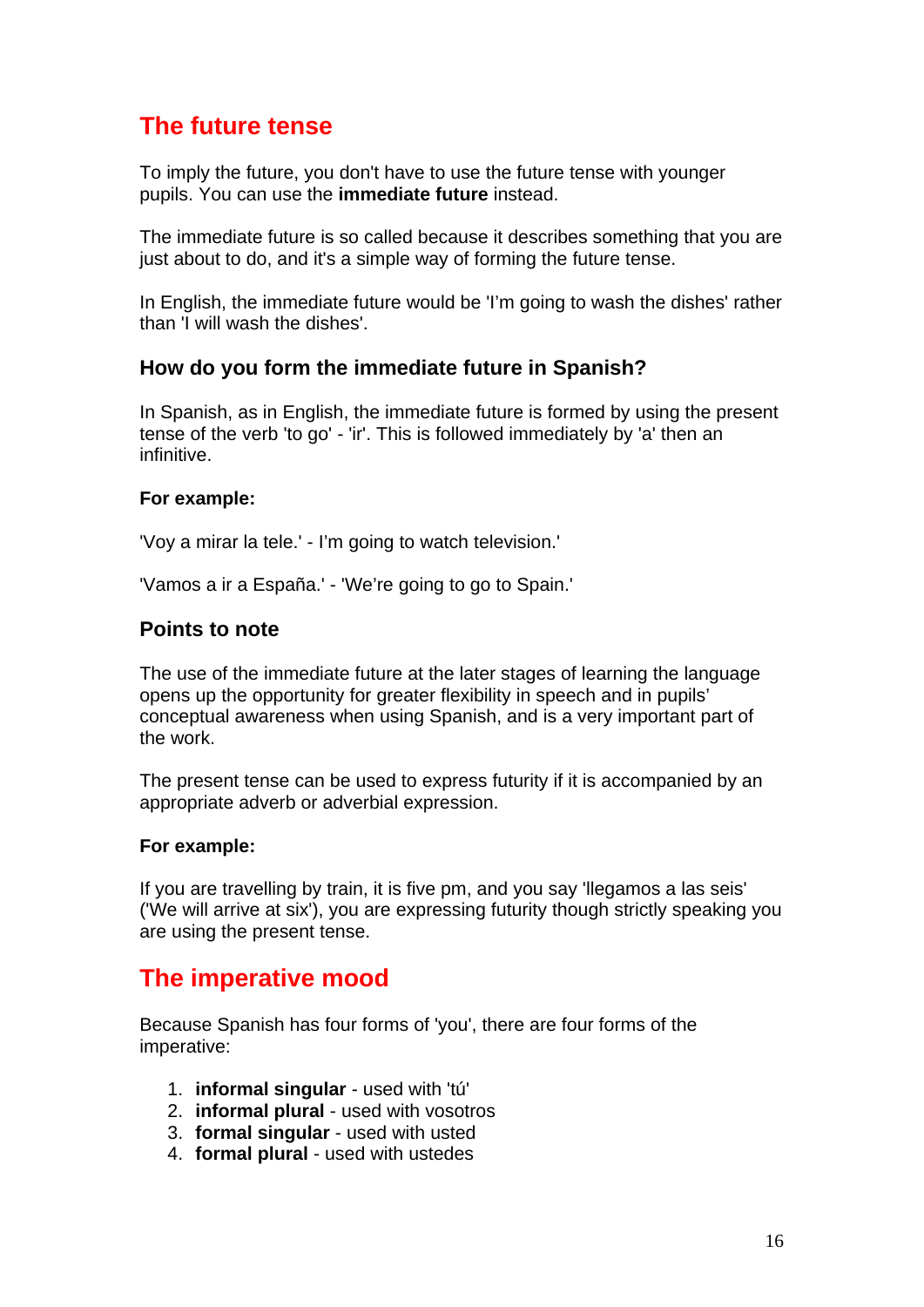There is also the first person plural, although it is not strictly a command. In English, it is usually expressed with 'Let's...' In Spanish, it is formed by either 'Vamos a...' or the present subjunctive of the first person plural.

#### **For example:**

'Vamos a ver.' - 'Let's see.'

'Comamos.' - 'Let's eat'.

### **Forming the imperative**

To form the imperative in Spanish is quite complicated as there are also the four equivalent negative commands. As a teacher you will mainly be using the 'tú' and 'vosotros' commands.

**Positive** 'tú' commands are formed by using the **third person singular** of the verb. To make the command **negative**, use the **second person singular** of the **present subjunctive** of the verb.

**Positive** 'vosotros' commands are formed by **changing the final r** of the infinitive to a **d**. To make the command **negative**, use the **second person plural** of the **present subjunctive**.

**Reflexive pronouns**, or **object pronouns**, are attached to the **end** of the positive command, but immediately **precede** the verb when the command is **negative**.

#### **For example:**

- 'Levántate.' 'Get up.' (singular, informal)
- 'Levantaos.' 'Get up.' (plural, informal)
- 'No te levantes.' 'Don't get up.' (singular, informal)
- 'No os levantéis.' 'Don't get up.' (plural, informal)

Here are some imperative forms - singular and plural, positive and negative.

| Singular (tú) positive Plural (vosotros)<br>and negative | positive and negative  | <b>English translation</b> |
|----------------------------------------------------------|------------------------|----------------------------|
| cierra                                                   | cerrad                 | close                      |
| no cierres<br>colorea                                    | no cerréis<br>coloread | don't close<br>colour in   |
| no colorees<br>dibuja                                    | no coloréis<br>dibujad | don't colour in<br>draw    |
| no dibujes                                               | no dibujéis            | don't draw                 |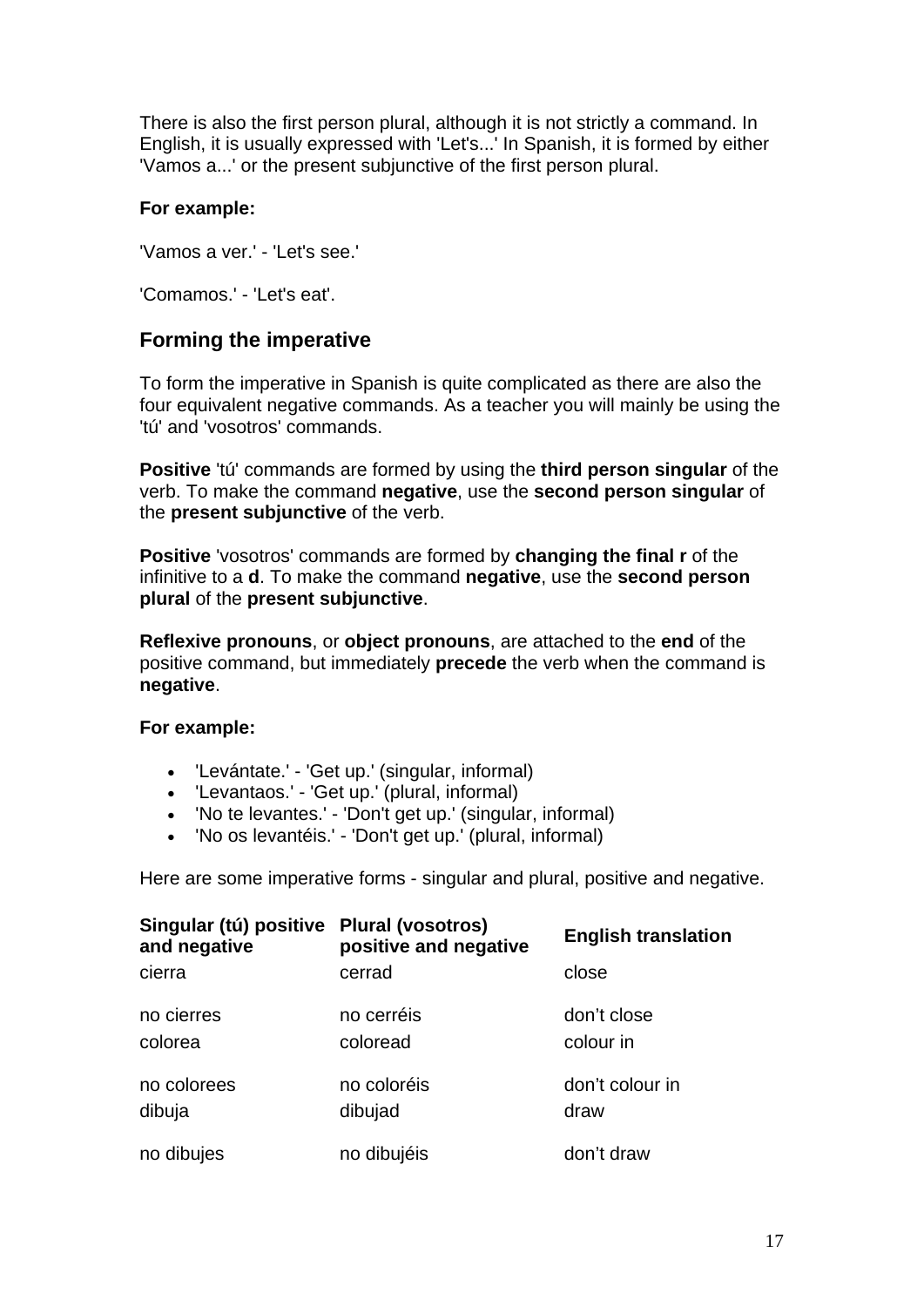| dame           | dadme           | give me                                         |
|----------------|-----------------|-------------------------------------------------|
| no me des      | no me deis      | don't give me                                   |
| escucha        | escuchad        | listen                                          |
| no escuches    | no escuchéis    | don't listen                                    |
| mira           | mirad           | look at                                         |
| no mires       | no miréis       | don't look at                                   |
| abre           | abrid           | open                                            |
| no abras       | no abráis       | don't open                                      |
| ponte*         | poneos          | put on (clothes)                                |
| no te pongas   | no os pongéis   | don't put on                                    |
| pon*           | poned           | put, place                                      |
| no pongas      | no pongáis      | don't put, place                                |
| enseña         | enseñad         | show                                            |
| no enseñes     | no enseñéis     | don't show                                      |
| enséñame       | enseñadme       | show me                                         |
| no me enseñes  | no me enseñéis  | don't show me                                   |
| siéntate       | sentaos         | sit down                                        |
|                |                 |                                                 |
| no te sientes  | no os sentéis   | don't sit down                                  |
| levántate      | levantaos       | stand up                                        |
| no te levantes | no os levantéis | don't stand up                                  |
| quítate        | quitaos         | take off (articles, such as<br>outdoor clothes) |
| no te quites   | no os quitéis   | don't take off                                  |
| dime*          | decidme         | tell me                                         |
| no me digas    | no me digáis    | don't tell me                                   |
| escribe        | escribid        | write                                           |

**\***This is an irregular form of the **tú** command.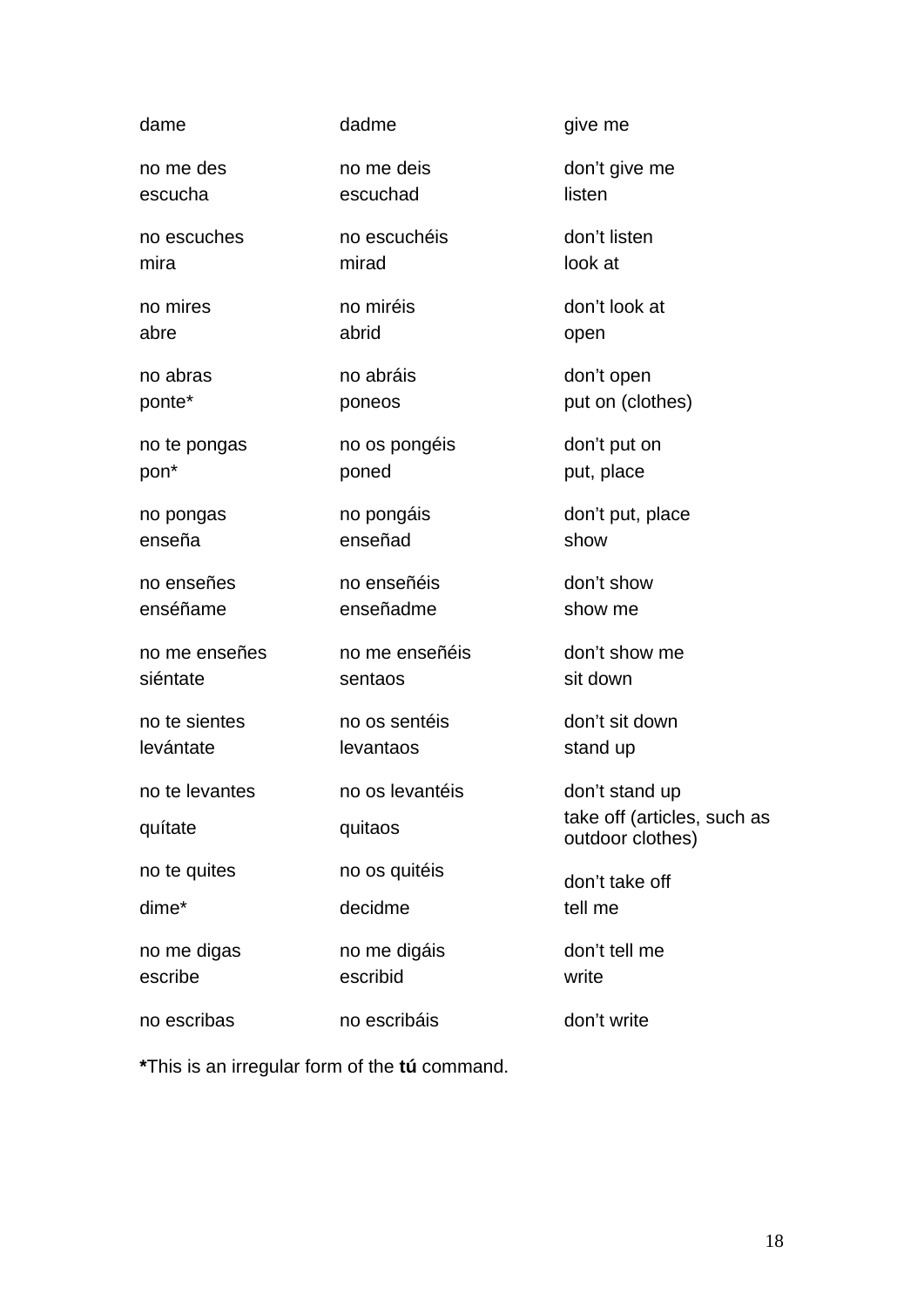## **Some other useful classroom commands**

In the classroom, you might also say:

'¡Vamonos!' - 'Let's go.'

'¡Silencio, por favor!' - 'Quiet, please!'

# **Nouns, articles, adjectives, adverbs Nouns**

'Nouns are the types of words which give the names of things, people, places, happenings and ideas… Nouns can be **singular** (referring to one thing) or **plural** (referring to many).' (LILT 2001)

All nouns in Spanish are either masculine or feminine, even those referring to objects or things.

In Spanish, nouns which end in 'o' or refer to a male human or animal are almost always masculine.

Nouns which end in 'a' or refer to a female human or animal are almost always feminine.

However, there are exceptions, such as:

- 'el dentista' the dentist ('the female dentist' would be 'la dentista')
- 'el mapa' the map
- 'el día' the day
- 'la mano' the hand
- 'la foto' the photo

Nouns ending in '-ión', '-dad', '-tad' and '-tud' are almost always feminine. Examples include 'la canción' (the song) and 'la cuidad' (the city). Common exceptions to this are 'el avión' ('the aeroplane') and 'el camión' ('the lorry').

However not all nouns indicate their gender by their ending or meaning, so it is important to learn the gender along with the noun. For example, 'la flor' ('the flower') is feminine; 'el guante' ('the glove') is masculine; 'la clase' ('the class') is feminine.

## **Plurals**

In Spanish if a noun ends in an unstressed vowel, add an 's' to make it plural. If a noun ends in a consonant or a stressed vowel, add '-es'. This '-es' is always pronounced as a separate syllable.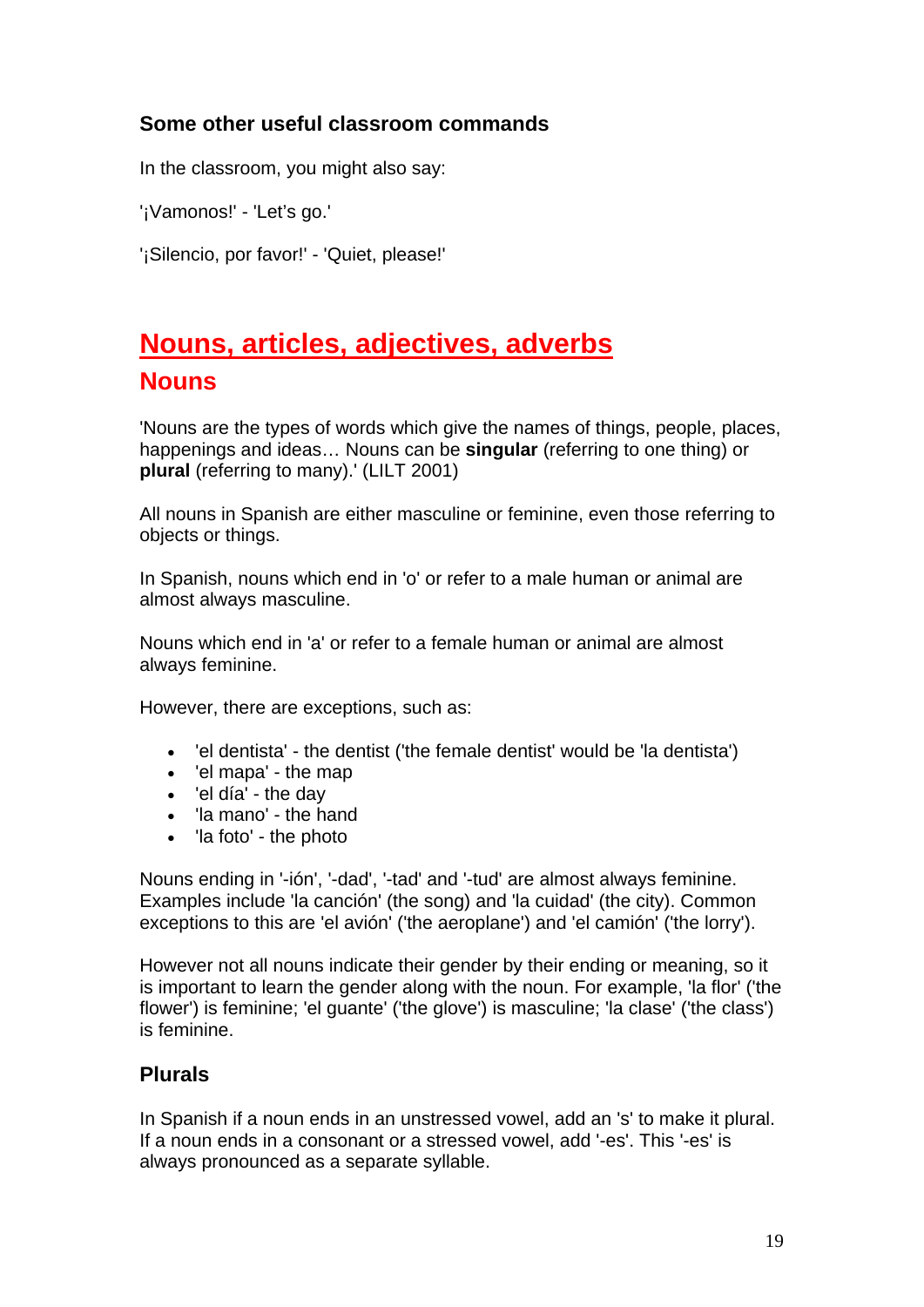Examples:

- 'cafés' cafés or coffees
- 'tes' teas

## **Articles**

' "The" and "a" are … called the **definite article** (the) and the **indefinite article** (a, an). In modern grammar, both are called **determiners**.' (LILT 2001)

## **The definite article**

The definite article is the word 'the' in English. In Spanish, the definite article is 'el' if the noun is masculine and 'la' if the noun is feminine. In the plural they become 'los' and 'las'.

## **Uses of the definite article**

Sometimes the definite article is used in Spanish when not in English.

For example, 'I like coffee' is 'me gusta el café'.

Also, if you talk about Mr Garcia, he is 'el señor García', but if you talk to him he is 'Señor García'. This is true of all titles when used with proper names.

## **The indefinite article**

The indefinite article in English is 'a', 'an' or 'some'.

In Spanish, the indefinite article is 'un' if the noun is masculine and 'una' if the noun is feminine.

To translate 'some', use 'unos' before a masculine plural noun and 'unas' before a feminine plural noun. However, as in English, the indefinite article can be omitted when 'some' is implied. For example:

'Tengo amigos.' - 'I have (some) friends.'

## **Examples of definite and indefinite articles**

Here are some examples of definite and indefinite articles - masculine and feminine, singular and plural.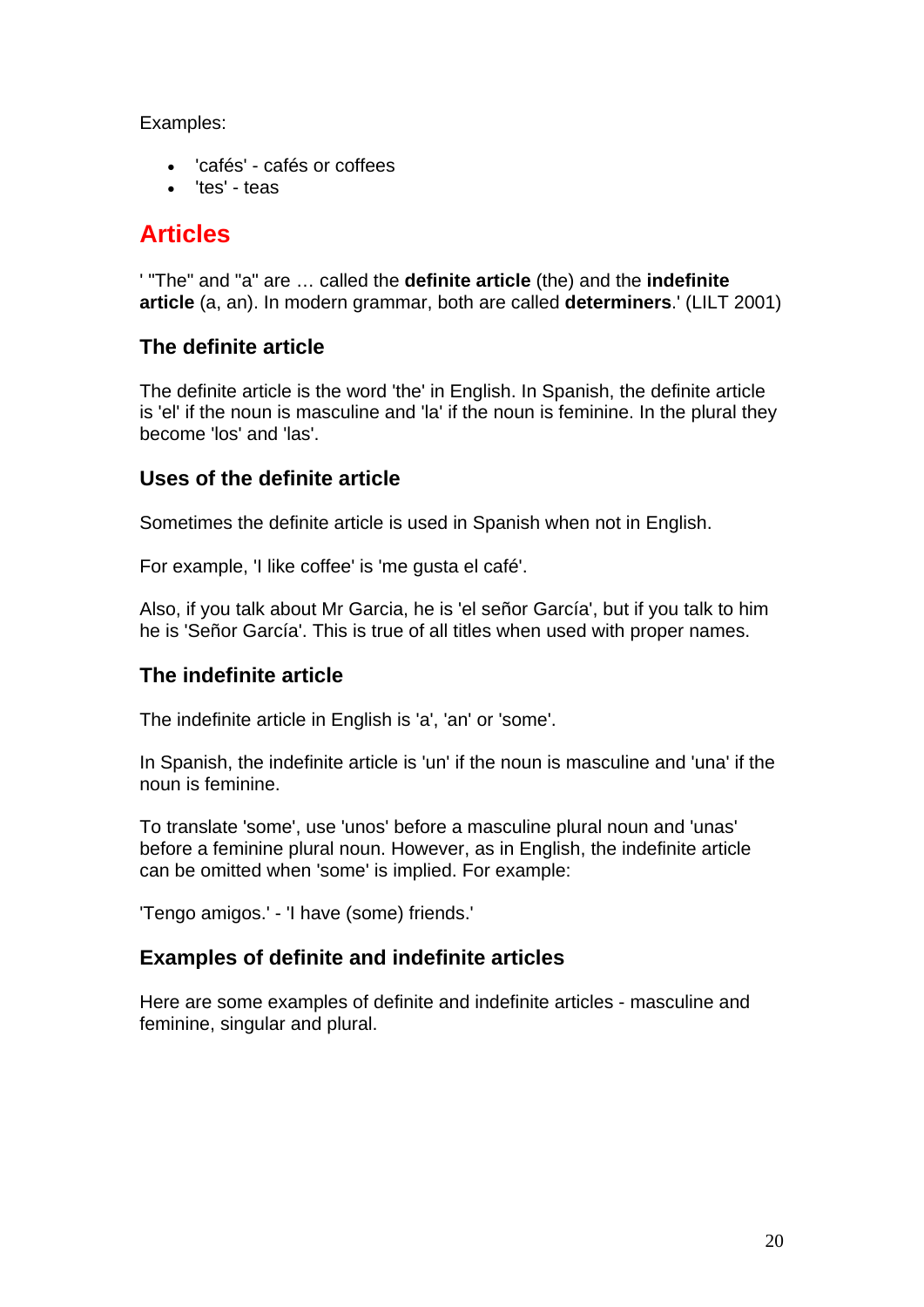| <b>Masculine</b><br>singular | <b>Masculine</b><br>plural | <b>English</b><br>translation | <b>Feminine</b><br>singular | <b>Feminine</b><br>plural | <b>English</b><br>translation   |
|------------------------------|----------------------------|-------------------------------|-----------------------------|---------------------------|---------------------------------|
| el libro                     | los libros                 | the<br>book/the<br>books      | la mesa                     | las<br>mesas              | the table/the<br>tables         |
| el mes                       | los meses                  | the<br>month/the<br>months    | la ciudad                   | las<br>ciudades           | the town/the<br>towns           |
| un hijo                      | (unos)<br>hijos            | a<br>son/(some)<br>sons       | una hija                    | (unas)<br>hijas           | a<br>daughter/some<br>daughters |

#### **Contracted forms of articles**

In Spanish, you cannot use 'a' together with the definite article 'el'. Instead, the two words contract to form 'al'  $(a + el)$  meaning 'to the'.

#### **For example:**

'Voy al banco.' - 'I go to the bank.'

Similarly, you cannot use 'de' together with the definite article 'el'. Instead, the two words contract to form 'del' ( de + el) meaning 'of the'.

#### **For example:**

'El libro del chico.' - 'The boy's book.'

There are **no apostrophes** in Spanish. If you wrote 'la aldea' ('the village'), you would not change **la** to **l'**. When it is spoken, the two letter 'a's run into each other and it sounds like one word.

If you want to indicate **possession** - for example 'John's book' - you have to say 'el libro de Juan'.

## **Adjectives**

Adjectives qualify nouns, that is give us more detail about them. A noun such as 'man' is nondescript, but if we add words (to) the noun, a transformation occurs. (LILT 2001)

Adjectives are used to **describe**, or in grammatical terms to **qualify**, nouns and other expressions.

In English, adjectives **precede** the noun unless for special effects.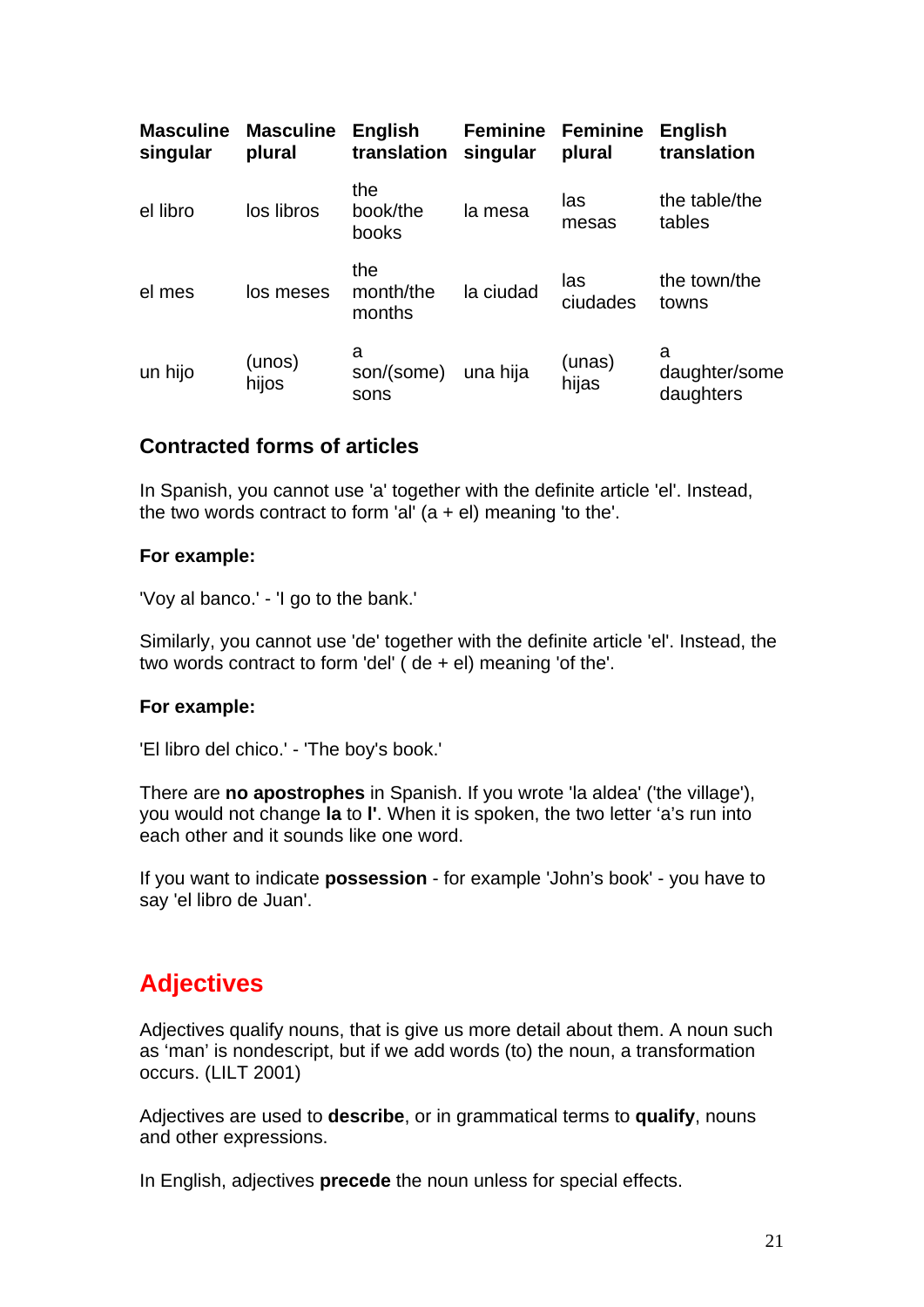In Spanish, the general rule is that most adjectives when used literally to define a noun **follow the noun**. Adjectives must agree in number and gender with the noun they are qualifying.

A few adjectives **always** precede the noun:

| <b>Adjective</b>               | <b>English translation</b> |
|--------------------------------|----------------------------|
| mucho                          | much/many                  |
| tanto                          | so much/so many            |
| varios (always plural) several |                            |
| otro*                          | (an) other                 |
| poco                           | little/few                 |
| demasiado                      | too much/many              |
| cada (invariable)              | each                       |

\***Note:** In Spanish 'un(a)' ('one', 'a', 'an') cannot precede 'otro/a'. So, for example, 'another book' is simply 'otro libro' with no 'un' in front. '**The** other book'*,* however, is 'el otro libro'.

## **Dropping the 'o' in adjectives**

A few common adjectives drop the final 'o' when used immediately in front of a masculine singular noun. This is called apocopation.

|                  | <b>Adjective English</b><br>translation | <b>Example dropping the</b><br>'o' | <b>English</b><br>translation |
|------------------|-----------------------------------------|------------------------------------|-------------------------------|
| uno <sup>*</sup> | a/one                                   | Tengo un hijo.                     | I have a son.                 |
| ninguno          | none                                    | de ningún interés                  | of no interest                |
| malo             | bad                                     | Está de mal humor                  | He's in a bad<br>mood.        |
| tercero          | third                                   | el tercer piso                     | the third floor               |
| alguno           | some                                    | algún día                          | some day                      |
| bueno            | good                                    | un buen libro                      | a good book                   |
| primero          | first                                   | el primer hijo                     | the first child               |

\***Note:** Spanish makes no distinction between 'a' and 'one'. So 'Tengo un hermano' can mean 'I have a brother' or 'I have one brother'.

In answer to the question '¿Cuántos hermanos tienes?' (How many brothers do you have?') the answer could be 'Tengo un hermano' or 'Tengo uno'. In the latter case, 'uno' is used as there is no noun following.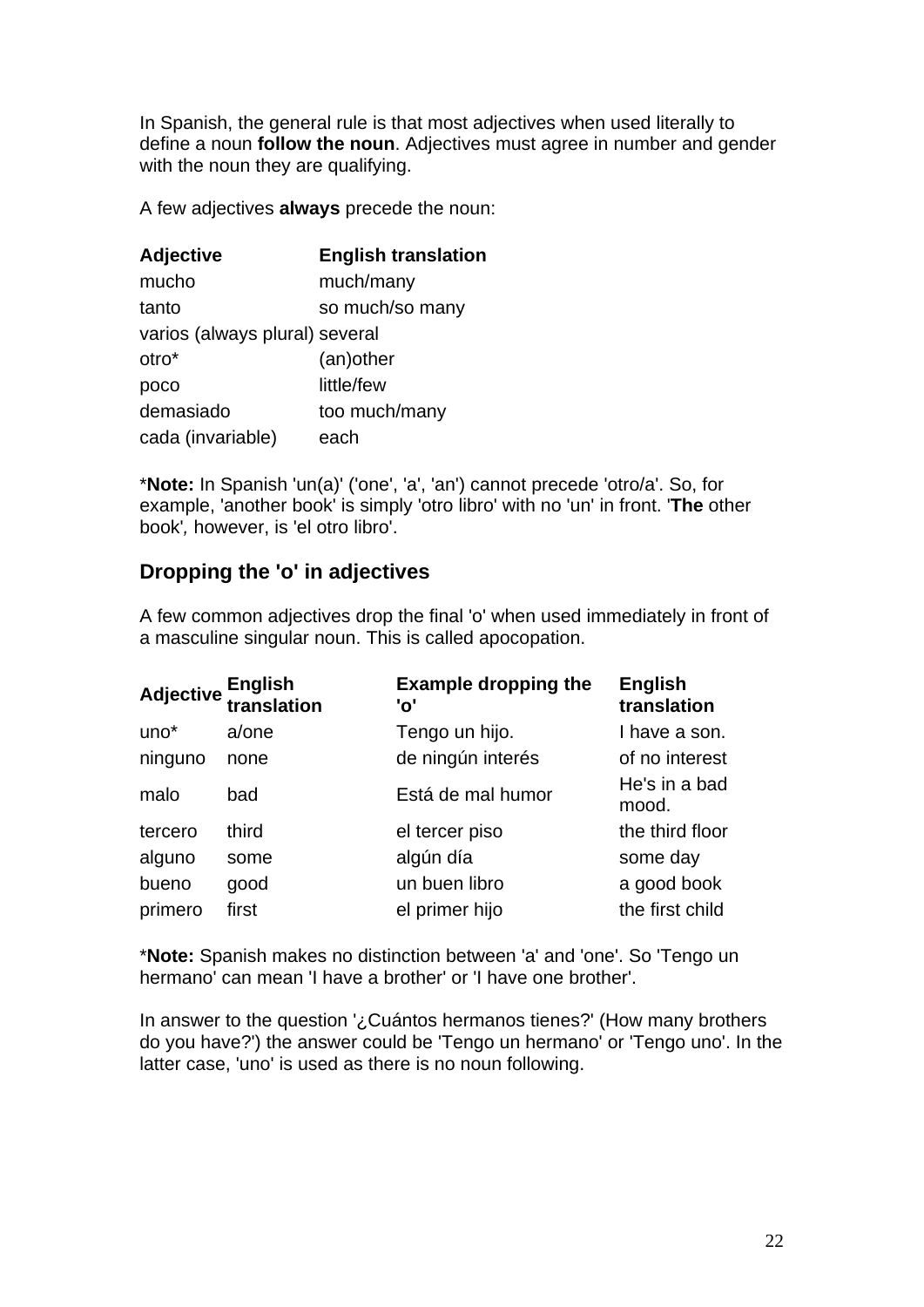## **Behaviour of some other adjectives**

'Grande' is shortened to 'gran' when used **before** both masculine and feminine singular nouns, usually with the meaning of 'great'. For example: 'un gran hombre' is 'a great man'. Compare 'el río grande' - 'the big river'.

In addition, all of the possessive adjectives such as 'mi', 'tu', 'su' naturally precede the noun. (see below)

#### **Adjective agreement**

Adjectives agree with the noun which they qualify.

That is, if a noun is feminine singular, the adjective which qualifies it must be made feminine singular. If a noun is masculine plural, any adjective in agreement must also be masculine plural.

The form of the adjective which appears in a dictionary is the masculine singular form. If the adjective ends in an 'o', change the 'o' to an 'a' to make it feminine. If the adjective ends in an 'e' or a consonant, there is no change. However, adjectives of nationality ending in a consonant do add an 'a'. For example:

- 'escocés' (Scottish, masculine)
- 'escocesa' (Scottish, feminine)

To make adjectives **plural**, add 's' to the singular if it ends in a vowel, or 'es' if it ends in a consonant. For example:

- Un hombre rico hombres ricos (a rich man/rich men)
- Un libro interesante libros interesantes (an interesting book/interesting books)
- Un coche azul coches azules (a blue car/blue cars)
- Una casa blanca casas blancas (a white house/white houses)
- Una chica inteligente chicas inteligentes (a clever girl/clever girls)
- Una lección difícil lecciones difíciles (a difficult lesson/difficult lessons)

#### **Possessive adjectives**

Possessive adjectives are the words 'my', 'your', 'his'/'her' etc in English. In Spanish, they too have to agree with the noun which follows them, as they are adjectives.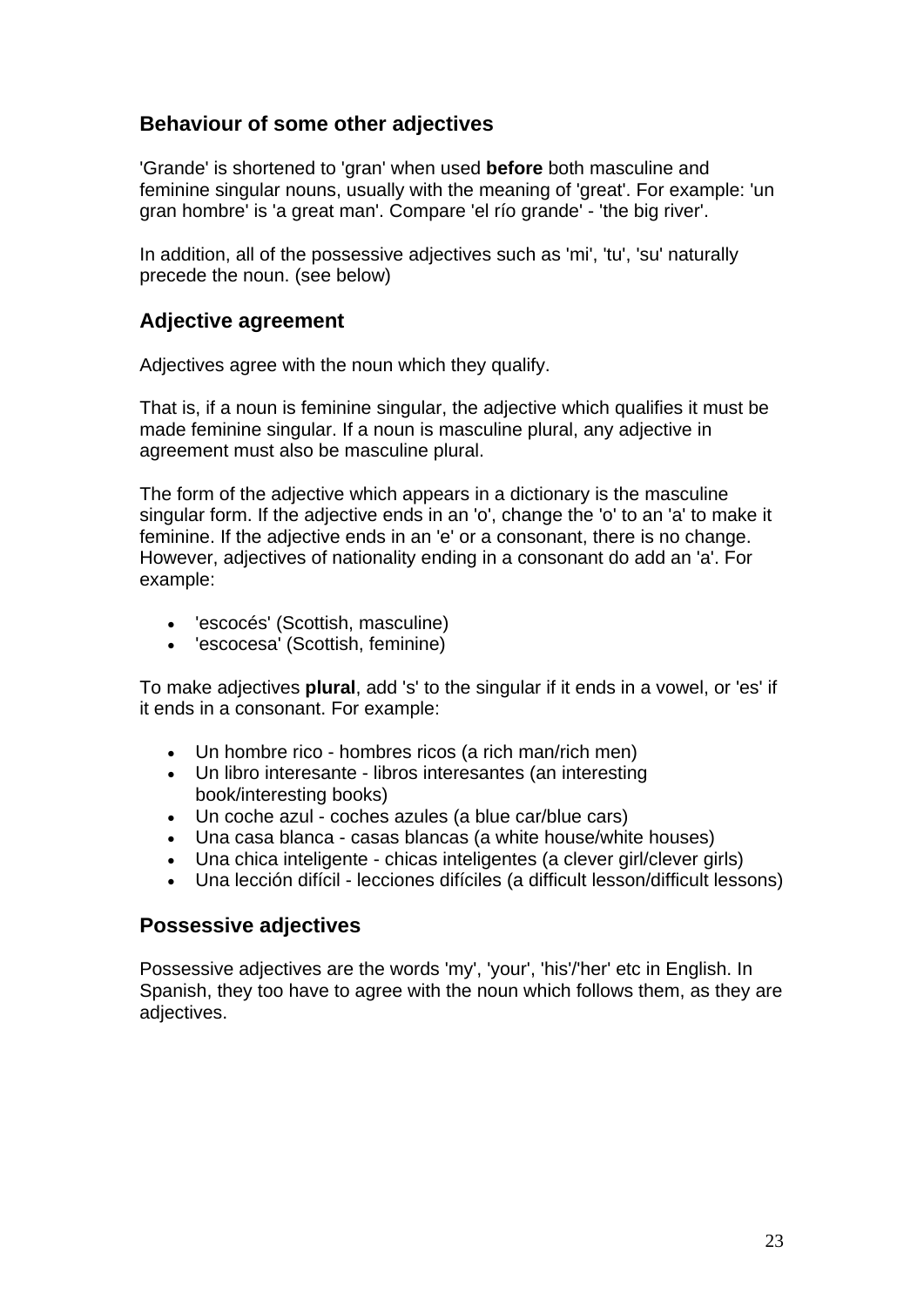They are arranged here as first, second and third persons, singular and plural. In this form they always precede the noun.

| <b>Masculine</b><br>singular | <b>Feminine</b><br>singular | <b>Masculine</b><br>plural | <b>Feminine</b><br>singular | <b>English</b><br>translation       |
|------------------------------|-----------------------------|----------------------------|-----------------------------|-------------------------------------|
| mi                           | mi                          | mis                        | mis                         | my                                  |
| tu                           | tu                          | tus                        | tus                         | your (informal<br>singular)         |
| su                           | su                          | sus                        | sus                         | his, her, your<br>(formal singular) |
| nuestro                      | nuestra                     | nuestros                   | nuestras                    | ours                                |
| vuestro                      | vuestra                     | vuestros                   | vuestras                    | your (informal<br>plural)           |
| su                           | su                          | sus                        | sus                         | their, your (formal<br>plural)      |

**Note:** only 'nuestro' and 'vuestro' have feminine forms.

Examples:

'Mi libro'/'mis libros' - 'my book'/'my books'

'Nuestra casa'/'nuestras casas' - 'our house'/'our houses'

'Su casa', out of context, could have various meanings - for example:

- his house
- her house
- your (formal singular) house
- their house
- your (formal plural) house

It may be necessary to clarify the possessor by saying, for example:

- 'la casa de usted' 'your [formal singular] house' **or**
- 'la casa de ellos' 'their house'.

#### **A note about pronouns**

The 'usted' and 'ellos' used in the phrases above are pronouns, which are not used frequently in Spanish (see Subject pronouns in the Verbs section).

After a preposition, the 'yo' and 'tu' pronouns become 'mí' and 'tí'.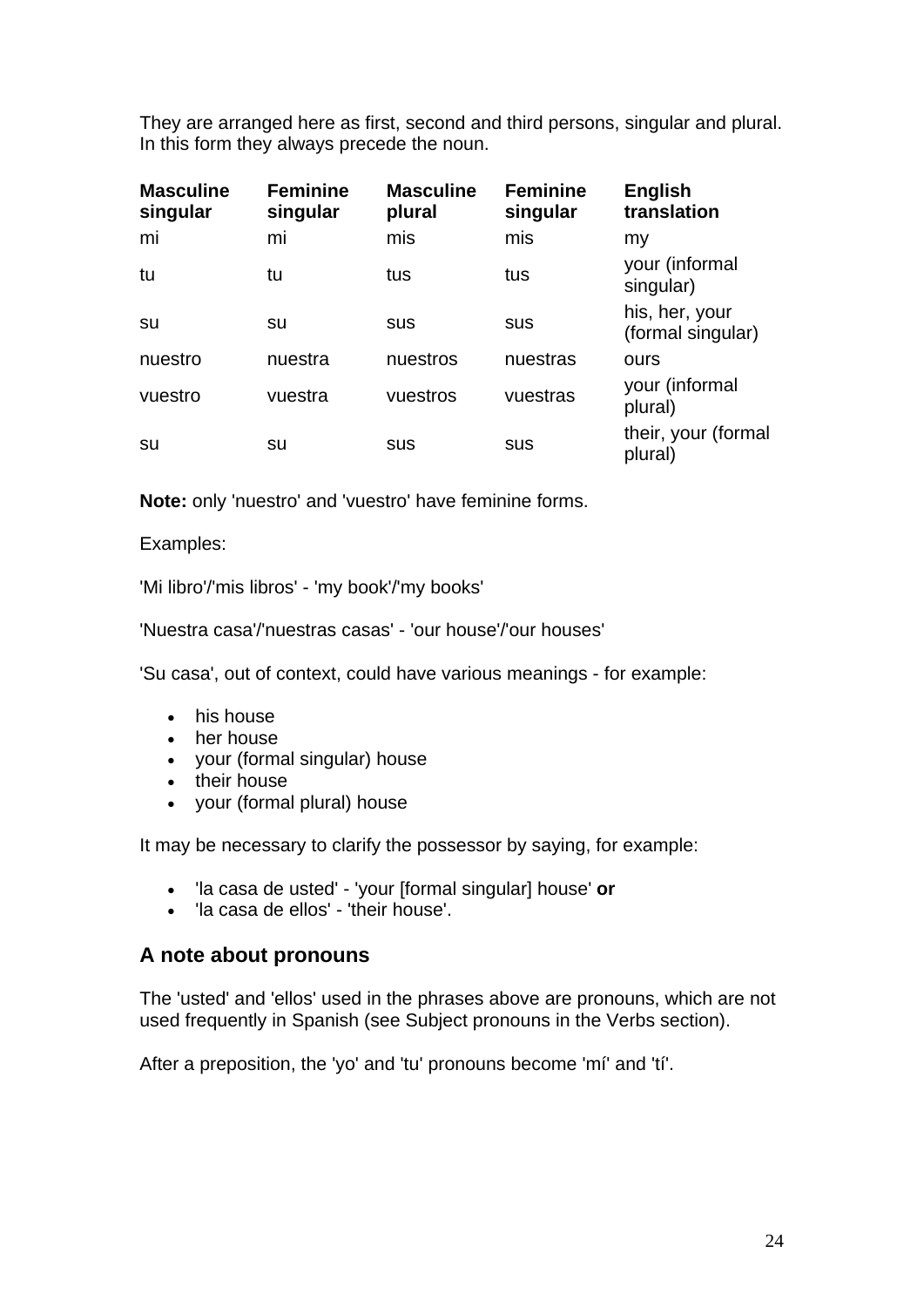## **How subject pronouns change after prepositions**

## **Subject pronoun After preposition English translation**

| yo            | mí                                                | I/m <sub>e</sub> |
|---------------|---------------------------------------------------|------------------|
| tú            | tí                                                | you/you          |
| usted/él/ella | usted/él/ella                                     | you              |
| nosotros/as   | nosotros/as                                       | we/us            |
| vosotros/as   | vosotros/as                                       | you/you          |
|               | ustedes/ellos/ellas ustedes/ellos/ellas they/them |                  |

#### **Examples:**

- para mí for me
- pienso an tí I think about you
- sin nosotros without us

## **Adverbs**

Adverbs are used to modify verbs, or to say **how** actions are performed.

In English, adverbs can generally be recognised by the ending of '-ly'. The most common way of forming an adverb in Spanish is to add '-mente' to the feminine singular form of an adjective.

Unlike adjectives, the endings of adverbs **never** change.

#### **For example:**

| Adjective/adverb | <b>English translation</b> |
|------------------|----------------------------|
| lento            | slow                       |
| lentamente       | slowly                     |
| rápido           | quick                      |
| rápidamente      | quickly                    |
| normal           | normal                     |
| normalmente      | normally                   |
| general          | general                    |
| generalmente     | generally                  |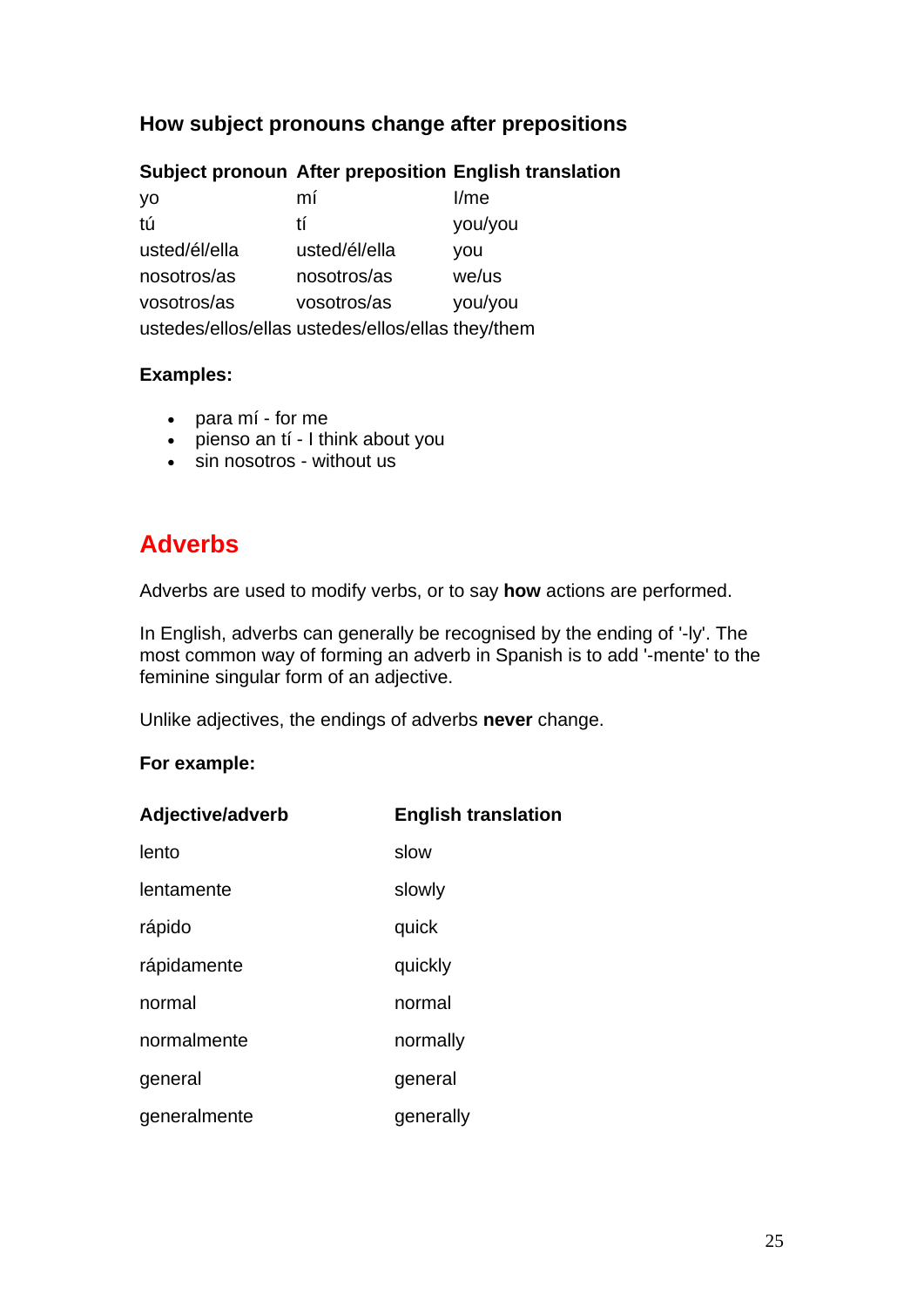However, as in English, there are some exceptions.

## **Adverbs which do not end in '-mente'**

Some common adverbs which do not end in '-mente' are:

#### **Adverb English translation**

bien well mal badly despacio slowly (more common than 'lentamente')

### **'Much' and 'too much'**

Both 'mucho' ('much', 'many') and 'demasiado' ('too much', 'too many') can be used either as adjectives or as adverbs. When used as adjectives, they must agree with the nouns they describe; when used as adverbs the ending never changes.

For example:

#### **Example of adjective/adverb English translation**

| Tengo muchos libros.        | I have many books. (adjective)     |
|-----------------------------|------------------------------------|
| La mujer trabaja mucho.     | The woman works hard. (adverb)     |
|                             |                                    |
| Tengo demasiados libros.    | I have too many books. (adjective) |
| La mujer trabaja demasiado. | The woman works too much. (adverb) |

# **Time, date, numbers and weather Time**

To say 'What time is it?' you would say '¿Qué hora es?'

To say the time, use:

- 'es la' followed by the number for one o'clock
- 'son las' for followed by the number for any time from 2 o'clock to 12 o'clock.

For example:

- 'es la una' 'it's one o'clock'
- 'son las dos' 'it's two o'clock'
- 'son las ocho' 'it's eight o'clock'

**Note -** It is always 'la' or 'las' because 'la hora' is feminine.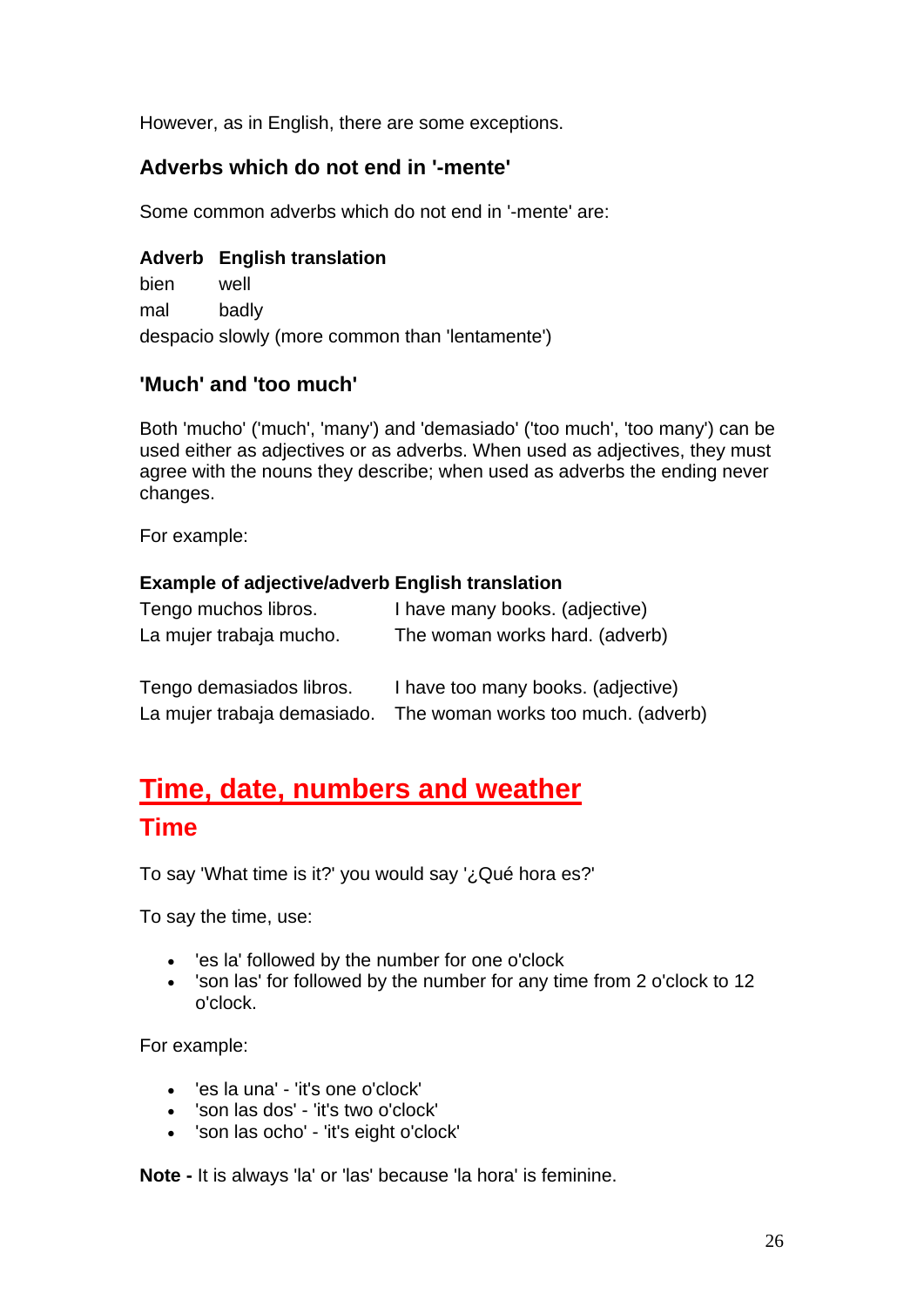## **Expressions of time**

For 'quarter past', use the hour plus 'y cuarto' (literally 'and a quarter').

**For example:** 'Son las cinco y cuarto.' - 'It's quarter pas five.'

For 'half past', use the hour plus 'y media' (literally 'and a half').

**For example:** 'Es la una y media.' - 'It's half past one.'

For 'quarter to', use the hour plus 'menos cuarto' (literally 'minus a quarter').

**For example:** 'Son las nueve menos cuarto.' - 'It's quarter to nine.'

To indicate **am** and **pm**, use 'de la mañana', 'de la tarde'/'de la noche'.

Here are some common expressions relating to time.

| <b>Spanish expression</b>                               | <b>English translation</b> |
|---------------------------------------------------------|----------------------------|
| ¿A qué hora?                                            | At what time?              |
| ¿A qué hora vas a la escuela? When do you go to school? |                            |
| A las nueve de la mañana.                               | At 9 am.                   |
| ¿A qué hora tomas la cena?                              | When do you have dinner?   |
| A las seis de la tarde.                                 | At $6 \text{ pm}$ .        |

## **Examples of times in Spanish**

| <b>Spanish time</b>                              | <b>English translation</b> |
|--------------------------------------------------|----------------------------|
| Son las dos y cinco                              | Five past two              |
| Son las dos y diez                               | Ten past two               |
| Son las dos y veinte                             | Twenty past two            |
| Son las dos y veinticinco                        | Twenty-five past two       |
| Son las dos menos veinticinco Twenty-five to two |                            |
| Son las dos menos veinte                         | Twenty to two              |
| Son las dos menos diez                           | Ten to two                 |
| Son las dos menos cinco                          | Five to two                |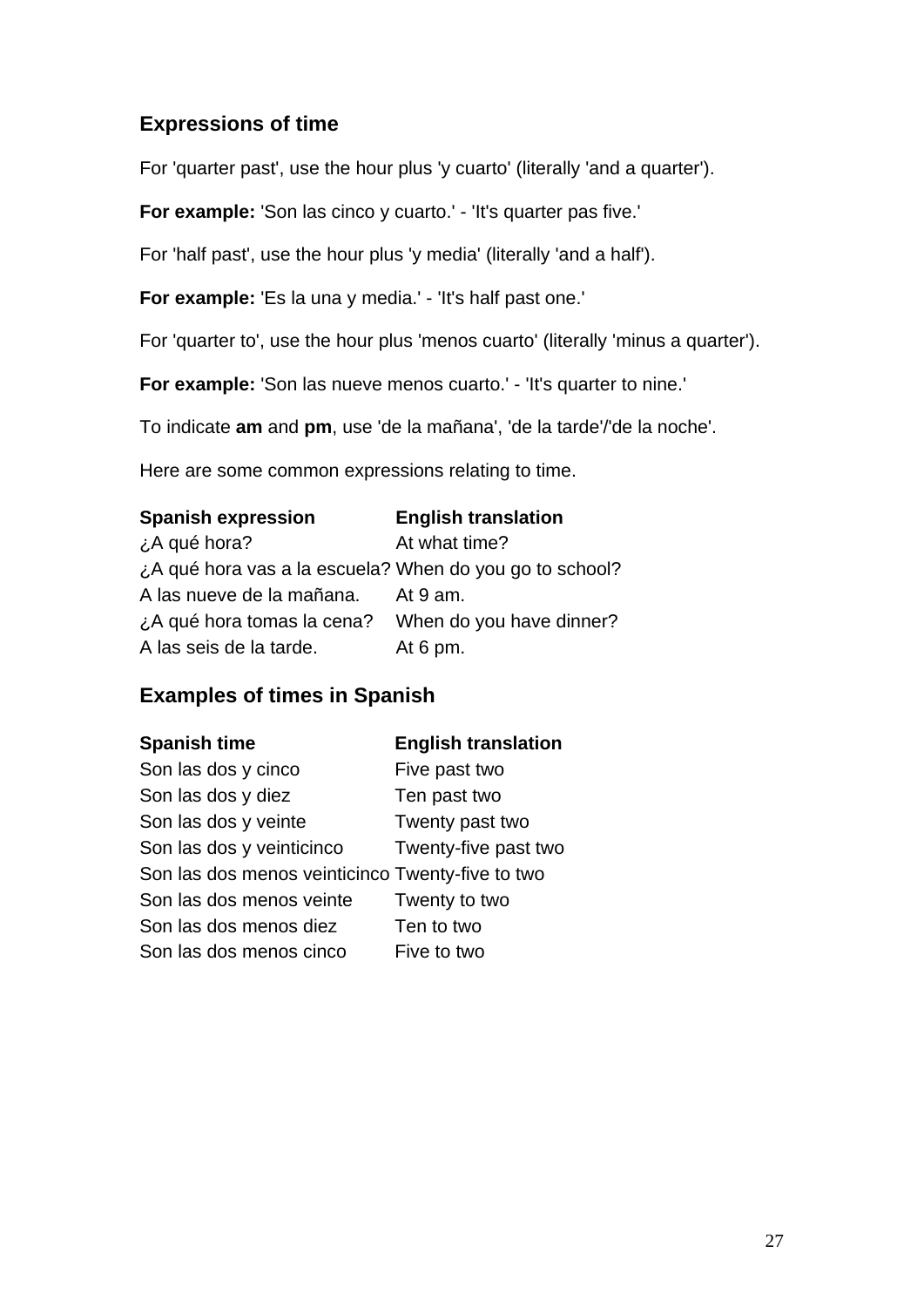## **Days of the week**

The days of the week are all masculine.

lunes Monday martes Tuesday miércoles Wednesday jueves Thursday viernes Friday sábado Saturday domingo Sunday

### **Points to note**

The days of the week are written without capital letters unless they appear at the beginning of a sentence.

The only days of the week which have a plural are 'sábado' ('los sábados') and 'domingo' ('los domingos'). Otherwise the definite article changes to 'los' and the day stays the same.

The English 'on' is not translated. If you want to say 'on Sunday' in Spanish it is 'el domingo'; 'on Sundays' is 'los domingos'. 'On Monday' is 'el lunes'; 'on Mondays' is 'los lunes'.

## **Months and seasons**

The months of the year are all masculine.

#### **Months of the year**

| January              |
|----------------------|
| February             |
| March                |
| April                |
| May                  |
| June                 |
| July                 |
| August               |
| septiembre September |
| October              |
| noviembre November   |
| December             |
| diciembre            |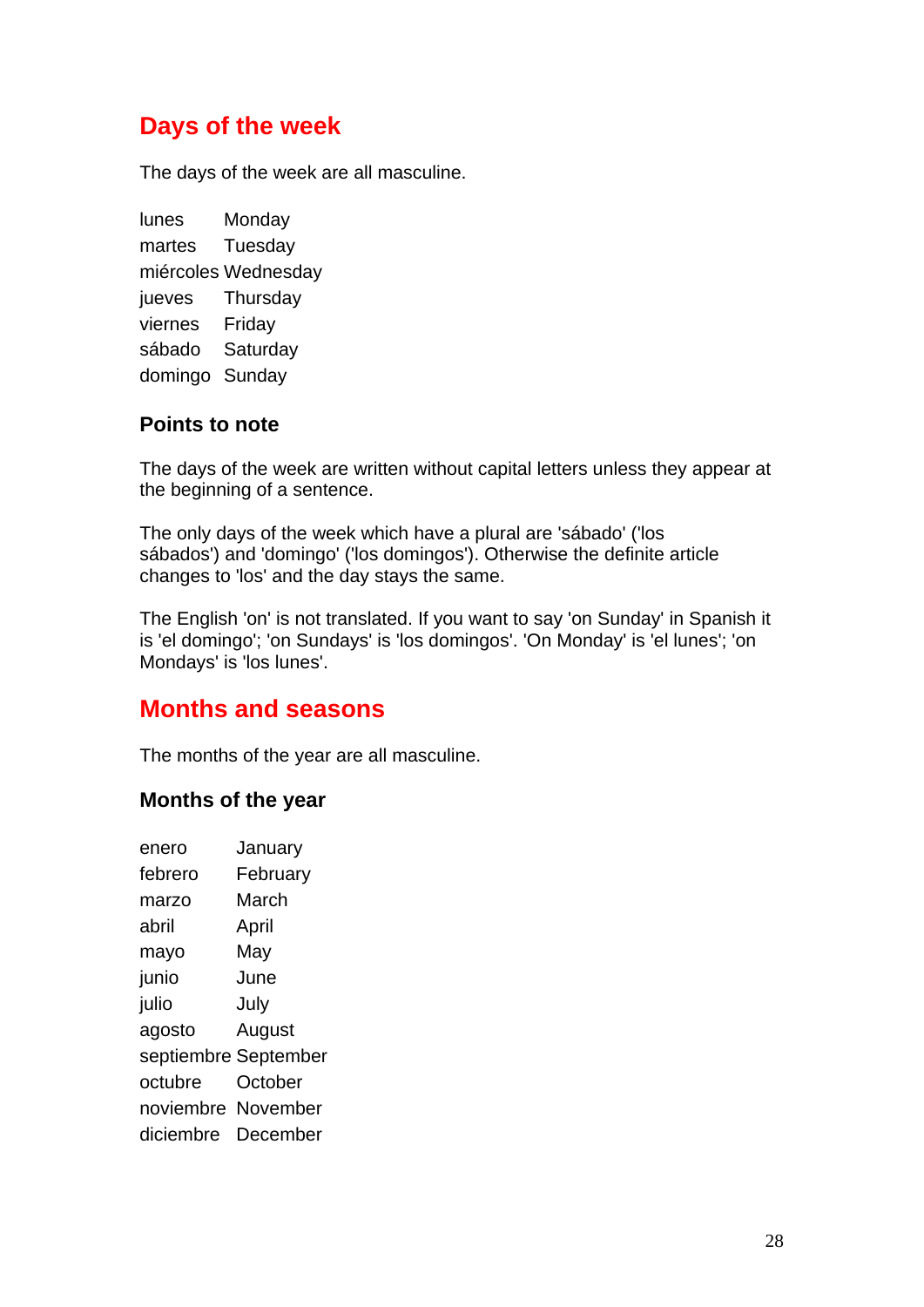## **Points to note**

The months are written without capital letters unless they appear at the beginning of a sentence.

To say 'in' with a month, you use 'en'. So 'in January' is 'en enero'.

#### **Seasons**

The four seasons in Spanish are as follows.

#### **Season English translation**

la primavera spring el verano summer el otoño autumn el invierno winter

### **Points to note**

The seasons are also written without capital letters unless they appear at the beginning of a sentence.

To say 'in' with a season, you use 'en'. So 'in summer' is 'en verano'.

## **The date**

Apart from the first, which is normally 'el primero' (although 'uno' is possible), cardinal numbers instead of ordinals are used with dates. The date is always given in the masculine as 'el día' is masculine.

For example:

- el primero de marzo the first of March
- el dos de mayo the second of May
- el quince de agosto the 15th of August
- el treinta de noviembre the 30th of November

#### **Expressions of date**

To say 'on' with a date, simply use the forms given above. Spanish does not use a word for 'on' in expressions which give the date. Thus, 'el primero de abril' can also mean 'on the first of April' as well as simply 'the first of April'.

#### **Spanish expression English translation**

¿Qué día es hoy? What is today's date? Es el ocho de octubre. It is the 8th of October.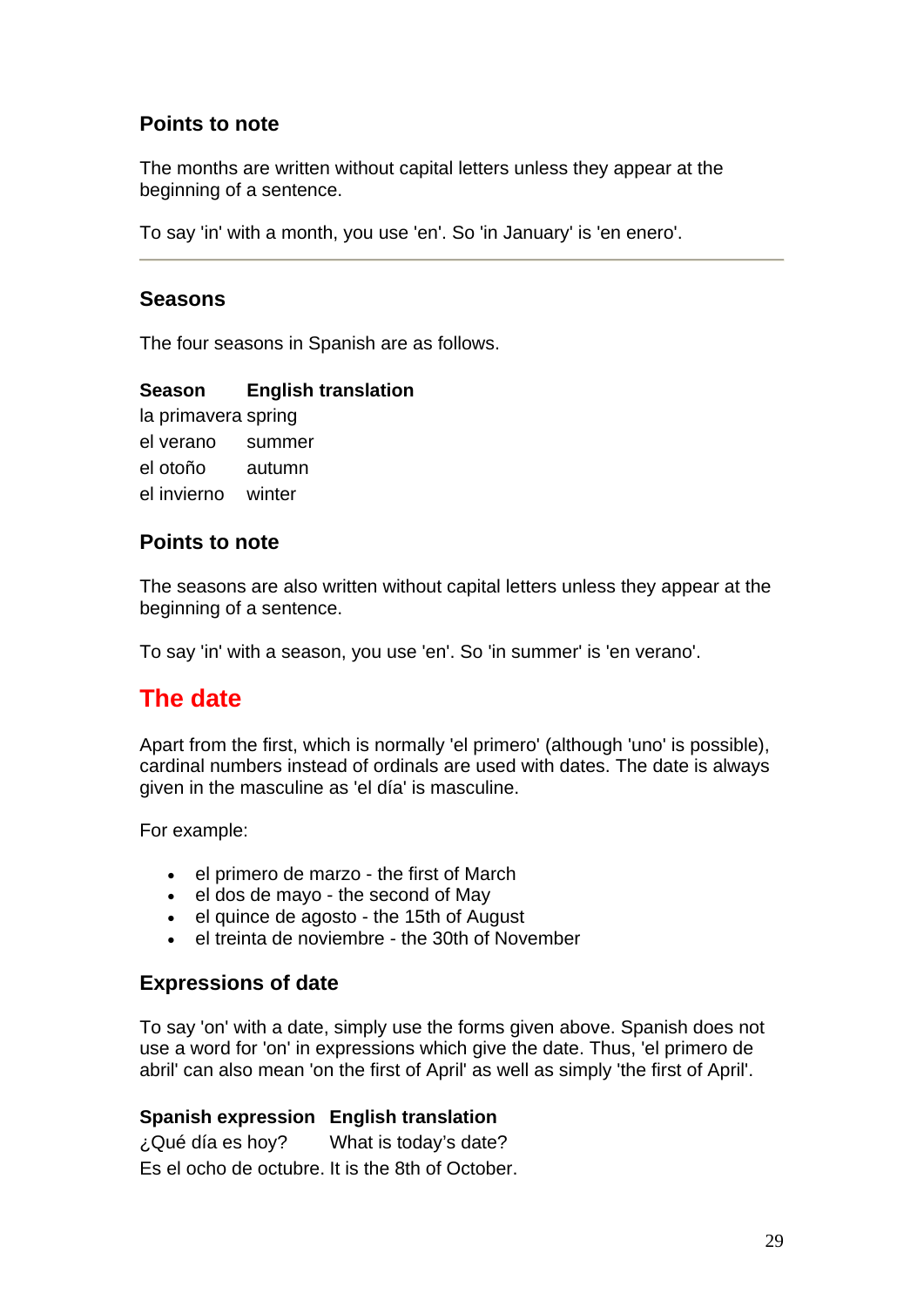## **Numbers**

Numbers are of two kinds:

- 1. **cardinal** the most basic number (one, two, three etc.)
- 2. **ordinal** numbers which give the place of each article in numerical order (first, second, third etc.)

#### **Cardinal numbers**

The cardinal numbers from zero to 19 are given below.

```
cero - 0 diez - 10
uno/una - 1 once - 11 
dos - 2 doce - 12 
tres - 3 trece - 13
cuatro - 4 catorce - 14 
cinco - 5 quince - 15 
seis - 6 dieciséis - 16 
siete - 7 diecisiete - 17 
ocho - 8 dieciocho - 18 
nueve - 9 diecinueve - 19
```
Some common cardinal numbers between 20 and one million are given below.

| veinte - 20                        | setenta - 70           |
|------------------------------------|------------------------|
| vientiuno/ún/una - 21 ochenta - 80 |                        |
| veintidós - 22                     | noventa - 90           |
| veintitrés - 23                    | ciento - 100           |
| veinticuatro - 24                  | ciento uno/a - 101     |
| veinticinco - 25                   | ciento dos - 102       |
| veintiséis - 26                    | doscientos/as - 200    |
| veintisiete - 27                   | trescientos/as - 300   |
| veintiocho - 28                    | cuatrocientos/as - 400 |
| veintinueve - 29                   | quincientos/as - 500   |
| treinta - 30                       | seiscientos/as - 600   |
| treinta y uno - 31                 | setecientos/as - 700   |
| treinta y dos - 32                 | ochocientos/as - 800   |
| cuarenta etc - 40                  | novecientos/as - 900   |
| cuarenta y uno - 41                | mil - 1000             |
| cincuenta - 50                     | dos mil - 2000         |
| sesenta - 60                       | un millón - 1,000,000  |
|                                    |                        |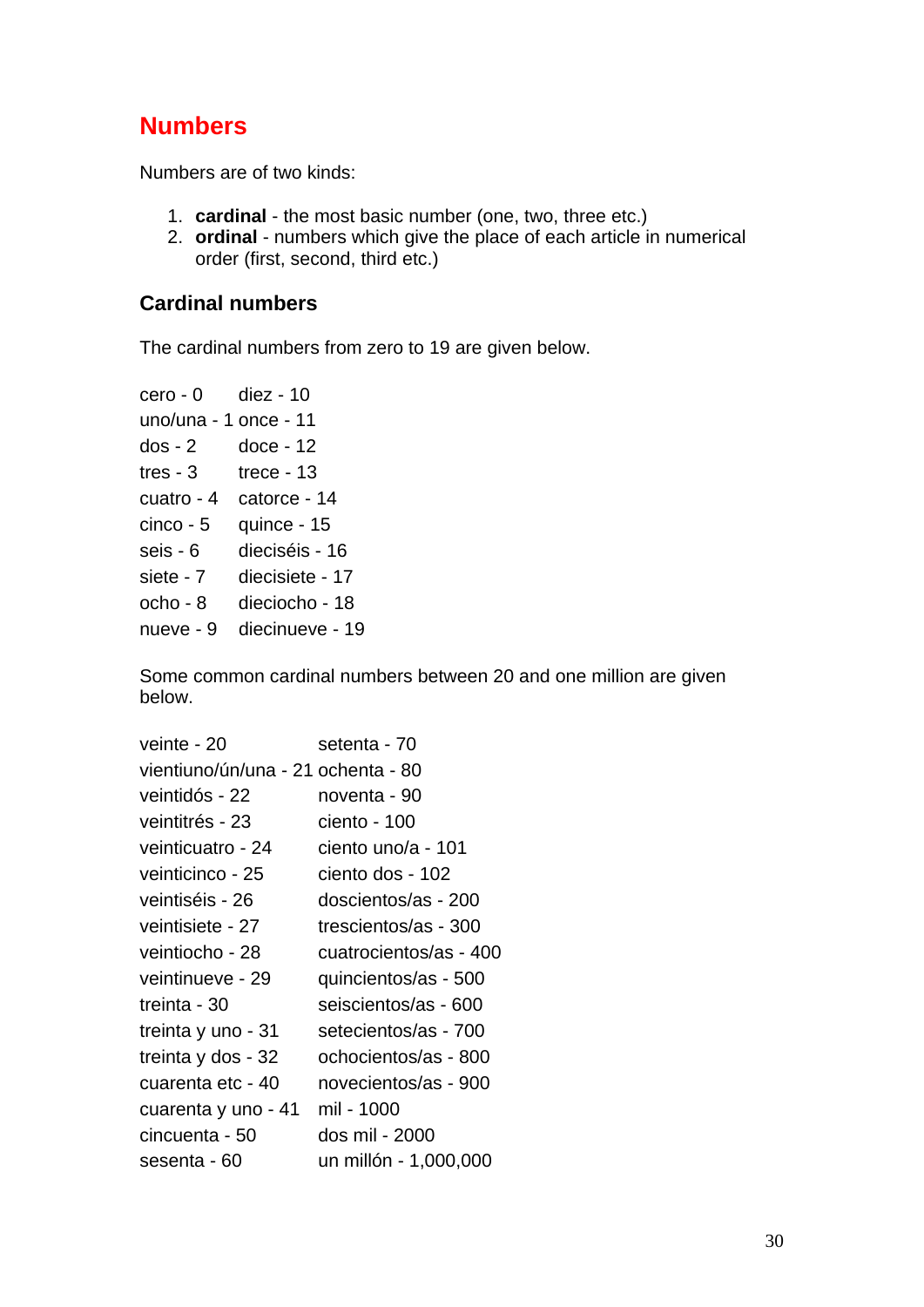Points to note about cardinal numbers

- 20s are written as one word; 30s, 40s etc as three words eg 'venticuatro' (24); 'sesenta y dos' (62).
- Be careful with 60 and 70: 'sesenta' and 'setenta' can sound very similar.
- When immediately preceding a noun, 'ciento' (100) is shortened to 'cien', eg 'cien euros'.
- 'Uno' and numbers ending in 'uno' can be masculine or feminine eg '**un** hombre' ('one man'); 'cuarenta y **una** mujeres' ('41 women').
- All the 'hundred' endings have a feminine form, eg 'doscientas casas' ('200 houses') .
- Note from the list above that 500, 700 and 900 have irregular spellings - they do not just add 'cientos/as' to the single number as the others do.
- 'Mil' meaning 'thousand' never has an 's'. For example: 'dos mil'.

## **Ordinal numbers**

The ordinal numbers from 'first' to 'tenth' are given below.

primero/primer/primera - first (see 'Points to note about ordinal numbers', below) segundo/a - second tercero/tercer/tercera - third (see 'Points to note about ordinal numbers', below) cuarto/a - fourth quinto/a - fifth sexto/a - sixth séptimo/a - seventh octavo/a - eighth noveno/a - ninth décimo/a - tenth

## **Points to note about ordinal numbers**

- They agree in gender with the noun which they usually precede, eg 'la primera vez' ('the first time').
- The ordinal number most likely to be needed is 'first', which is 'primero/a'. It is used in dates.
- 'Primero' and 'tercero' drop the 'o' before a masculine noun, eg 'el primer piso' ('the first floor'); 'el tercer dia' ('the third day').